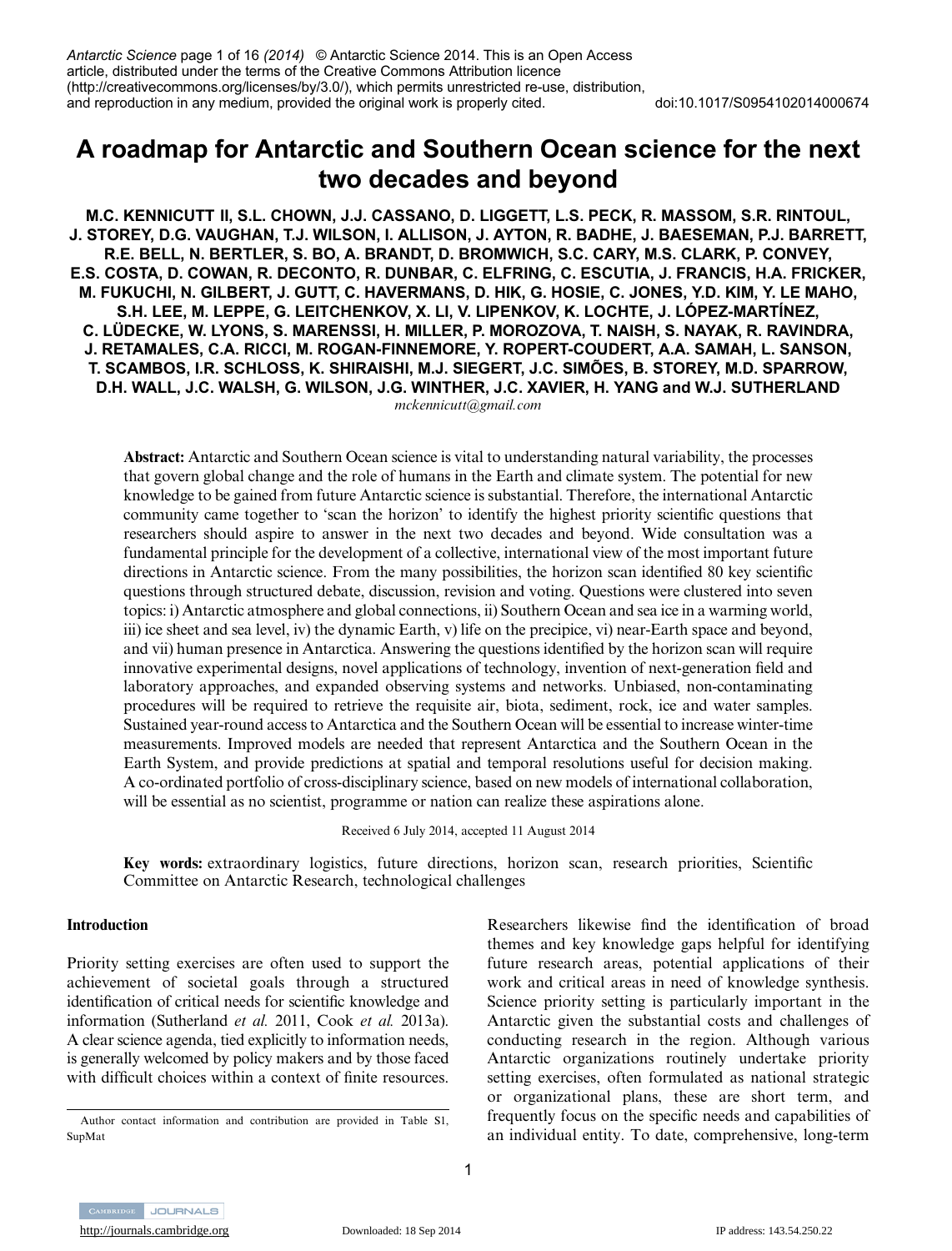international priority setting for science in the Antarctic and Southern Ocean has been lacking, with one notable exception being the recent International Polar Year 2007– 2008 (on a 30 to 50 year cycle). Therefore, the goal of the 1st Scientific Committee on Antarctic Research (SCAR) Antarctic and Southern Ocean Science Horizon Scan (hereafter 'scan') was to establish a process that could be routinely used to identify the most important, highest priority scientific questions that Antarctic science should aspire to answer. In this first scan, the timeframe was the next two decades and beyond. Here we outline the scan process and report its outcomes.

## Methods

A horizon scan is a priority setting method that systematically searches for opportunities, which are then used to articulate a vision for future research directions (Sutherland & Woodroof [2009](#page-15-0)). The scan methods of Sutherland *et al.* ([2011, 2013\)](#page-15-0) were customized to the requirements of Antarctic and Southern Ocean science, which is region-based, includes a wide range of scientific disciplines and research topics, and involves fieldwork in challenging and remote locations. The scan process was designed to be inclusive and transparent. The final list of questions was agreed at a face-to-face gathering (hereafter 'Retreat') held in Queenstown, New Zealand from 20–23 April 2014. There were opportunities to contribute scientific questions and to nominate experts to attend the Retreat. A web site was established which served as a resource and a record of the scan (http://www.scar.org/ horizonscanning/). Retreat invitee selection, pre-Retreat rating of questions and voting were administered using Qualtrics (www.qualtrics.com).

#### Selection of Retreat attendees

An International Steering Committee (ISC) of 25 members from 14 countries, appointed by SCAR (http://www. scar.org/horizonscan/isc), selected invitees to the Retreat. Candidates for an invitation were identified through an open, online nomination process. The process generated 789 nominations of 510 individuals. Nominees were classified as experts in one of five categories: i) geosciences, ii) life sciences, iii) physical sciences, iv) social sciences and humanities, and v) policy making. Voting was conducted within categories to ensure broad representation. On the ballot, each nominee had a short resume and a link to a homepage if available. Two rounds of voting by the ISC were conducted. In the first round the top 10% of vote receivers were moved to a short list and those receiving two or fewer votes were no longer considered. The remaining nominees were voted on a second time and the top 10% vote receivers were added to the short list bringing it to 115 nominees for the 50 available 'at-large invitations'. ISC members were also extended an invitation to the Retreat for a total of 75 attendees.

The total number of Retreat invitees was constrained by the manageability of the group and the budget. From the short list of nominees, the final invitees were selected to ensure balance amongst disciplinary expertise, geographical origins, gender, stage of career, and representation of SCAR partner organizations and other stakeholders. Retreat invitees were from 22 countries and included scientists, national programme directors/managers, policy makers, and early-career scientists (see Table S1). If an invitee was unable to attend, another invitee with similar qualifications was selected from the short list (97% of initial invitations were accepted). Retreat attendees were considered representatives of their respective communities and were asked to consult with others throughout the scan process. Retreat attendees reported substantive input from c. 700 colleagues prior to the Retreat.

## Generation of initial questions

Two open, online solicitations generated an initial database of scientific questions. Submitted questions were expected to: i) be answerable by an achievable research design, ii) have a factual answer independent of value judgements, iii) address important gaps in knowledge, iv) be of a spatial and temporal scale that could be addressed by a research team, v) be specifically formulated (not a general topical area), and vi) if related to impact and interventions, contain a subject, an intervention and a measurable outcome (Sutherland et al. [2011](#page-15-0)). The questions were to be clearly-worded, simple and concise, and drafted to capture the essence of a complex idea. Questions best addressed by research in the southern polar regions or where studies in the Antarctic provide insights unobtainable elsewhere were encouraged. Questions could be important to global issues and/or grounded in curiosity-driven research. Question submitters were asked to think beyond what is being studied today and predict the research needed in the next two decades and beyond, which, when answered, would deliver globally significant Antarctic science.

The initial database consisted of 866 questions: 751 from the first question solicitation and 115 from the second. Unedited questions were sorted into topical areas and some interdisciplinary questions were included under more than one topic [\(Table I](#page-2-0)). The database of questions was made publically available and served as the starting point for the Retreat. A pre-Retreat online survey asked attendees to select the top ten questions in the sessions they planned to attend on Day 1 of the Retreat (session attendance was by self-selection). As part of the pre-Retreat survey, attendees had an opportunity to propose additional questions to fill gaps in the coverage of the question database. Thirty-one

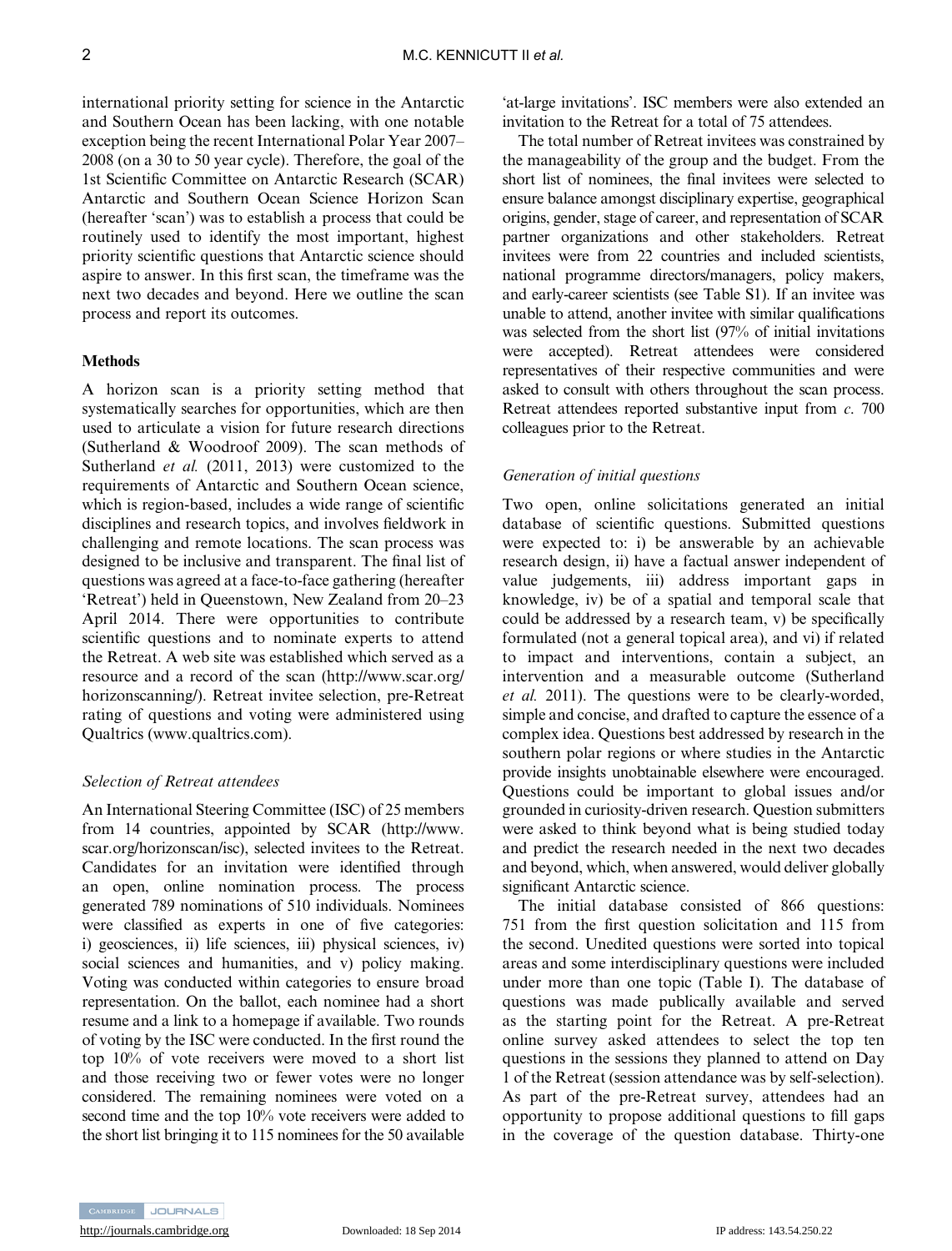<span id="page-2-0"></span>Table I. Groupings of questions for the pre-Retreat survey and Retreat sessions for Day 1 (\*totals include questions listed in more than one session), merged Day 2 sessions, and the final Day 3 plenary session ( $n =$  number of questions per session,  $G =$  number of gold questions,  $S =$  number of silver questions,  $B =$  number of bronze questions). The final questions from Day 3 were categorized into topical clusters (with the number and percentage) of questions per cluster.

| Pre-Retreat survey and Day 1 sessions                                                                                                                                                                                                                                                                                                                                                                                                                                                                                                                                                                                                | Day 2 sessions                                                                                                                                                                                                                                                                                                                          | Day $3 -$ Gold question clusters                                                                                                                                                                                                                                                                                                                                                                                                                                                                                                 |
|--------------------------------------------------------------------------------------------------------------------------------------------------------------------------------------------------------------------------------------------------------------------------------------------------------------------------------------------------------------------------------------------------------------------------------------------------------------------------------------------------------------------------------------------------------------------------------------------------------------------------------------|-----------------------------------------------------------------------------------------------------------------------------------------------------------------------------------------------------------------------------------------------------------------------------------------------------------------------------------------|----------------------------------------------------------------------------------------------------------------------------------------------------------------------------------------------------------------------------------------------------------------------------------------------------------------------------------------------------------------------------------------------------------------------------------------------------------------------------------------------------------------------------------|
| 1) Southern Ocean physics, geology and chemistry<br>$(n = 102)$<br>2) Southern Ocean life and ecology<br>$(n = 106)$<br>3) The solid Earth<br>$(n = 78)$<br>4) The atmosphere, near-Earth space and beyond<br>$(n = 145)$<br>5) Land ice<br>$(n = 92)$<br>6) Biotic responses to change<br>$(n = 91)$<br>7) The marine biosphere and the physical environment<br>$(n = 69)$<br>8) Humankind in Antarctica<br>$(n = 114)$<br>9) The past $-$ a window on the future<br>$(n = 87)$<br>10) Terrestrial life and ecology<br>$(n = 71)$<br>Start of Day 1 total $n = 955^*$<br>End of Day 1 total $n = 249$<br>$(G = 83, S = 83, B = 83)$ | The Southern Ocean<br>$(Day 1: 1, 2, 7)$ $(n = 72)$<br>Land ice and terrestrial life<br>(Day 1: 5, 10) $(n = 48)$<br>Earth, atmosphere and space<br>(Day 1: 3, 4) $(n = 57)$<br>Predicting future change<br>$(Day 1: 6, 8, 9) (n = 72)$<br>Start of Day 2 total $n = 249$<br>End of Day 2 total $n = 162$<br>$(G = 80, S = 40, B = 42)$ | Antarctic atmosphere and global connections<br>$(n = 11, 14\%)$<br>Southern Ocean and sea ice in a warming world<br>$(n = 12, 15\%)$<br>Antarctic ice sheet and sea level<br>$(n = 11, 14\%)$<br>The dynamic earth beneath the Antarctic ice<br>$(n = 8, 10\%)$<br>Antarctic life on the precipice<br>$(n = 26, 32\%)$<br>Near-Earth space and beyond $-$ eyes on the sky<br>$(n = 5, 6\%)$<br>Human presence in Antarctica<br>$(n = 7, 9\%)$<br>Start of Day 3 total $n = 162$<br>End of Day 3<br>Total gold questions $n = 80$ |

additional questions were added to the database by this process. In total, 955 questions were listed, including 60 placed under more than one topic. The results of the pre-Retreat voting were provided to the attendees prior to and during the Retreat.

## The Retreat and final question selection

The Retreat occurred over four days and was designed to identify the key scientific questions, sufficient to describe the most important research priorities through a winnowing process of structured debate, discussion, revision and voting. The days were divided into discrete discussion sessions dealing with the questions. Each discussion session was managed by a discussion leader, an assisting discussion leader, and at least one technical assistant to record the outcomes and manage voting (Table S1). In advance of the Retreat a group of technical assistants was formed to develop and test the scan procedures. Prior to the first full day (Day 1) of the Retreat, training sessions were held on-site to ensure that the discussion leaders and technical assistants were conversant with these methods, tools and goals. At the beginning and the end of each day of the Retreat, attendees were assembled in plenary to gauge progress, answer questions and address issues that may have arisen.

The schedule for Day 1 included three 2-hour discussion sessions, each with three or four parallel sessions (Table I). In each Day 1 session, attendees: i) reviewed the voting outcomes from the pre-Retreat survey, ii) removed those questions with no or few votes (unless considered to have unrecognized merit that could be brought out by editing), iii) discussed the questions as a whole, and iv) if necessary, re-worded and/or merged similar or related questions. Once discussions ended, the remaining questions were ranked by vote into three categories as gold (most important), silver (very important) or bronze (important) (Sutherland *et al.* [2013\)](#page-15-0). Each Day 1 session was allotted 24 total questions, eight in each of the three categories as a goal. One exception was 'the atmosphere, near-Earth space and beyond' session, which was allocated 11 questions per category due to the large number of initial questions. Questions that received the same number of votes equal to the lowest number of votes for retention were ranked by an additional vote on only those questions. If there was no consensus, all questions receiving the same number of votes were retained for further discussion. This process eliminated 74% of the initial questions leaving 249 questions for consideration on Day 2.

Day 2 of the Retreat included two 2-hour discussion sessions, each with two parallel, merged sessions (see Table I for the Day 1 sessions that were merged). A process similar to that used on Day 1 was repeated (pre-Retreat results were no longer relevant). To maintain balance amongst topics, each Day 2 session was allotted a

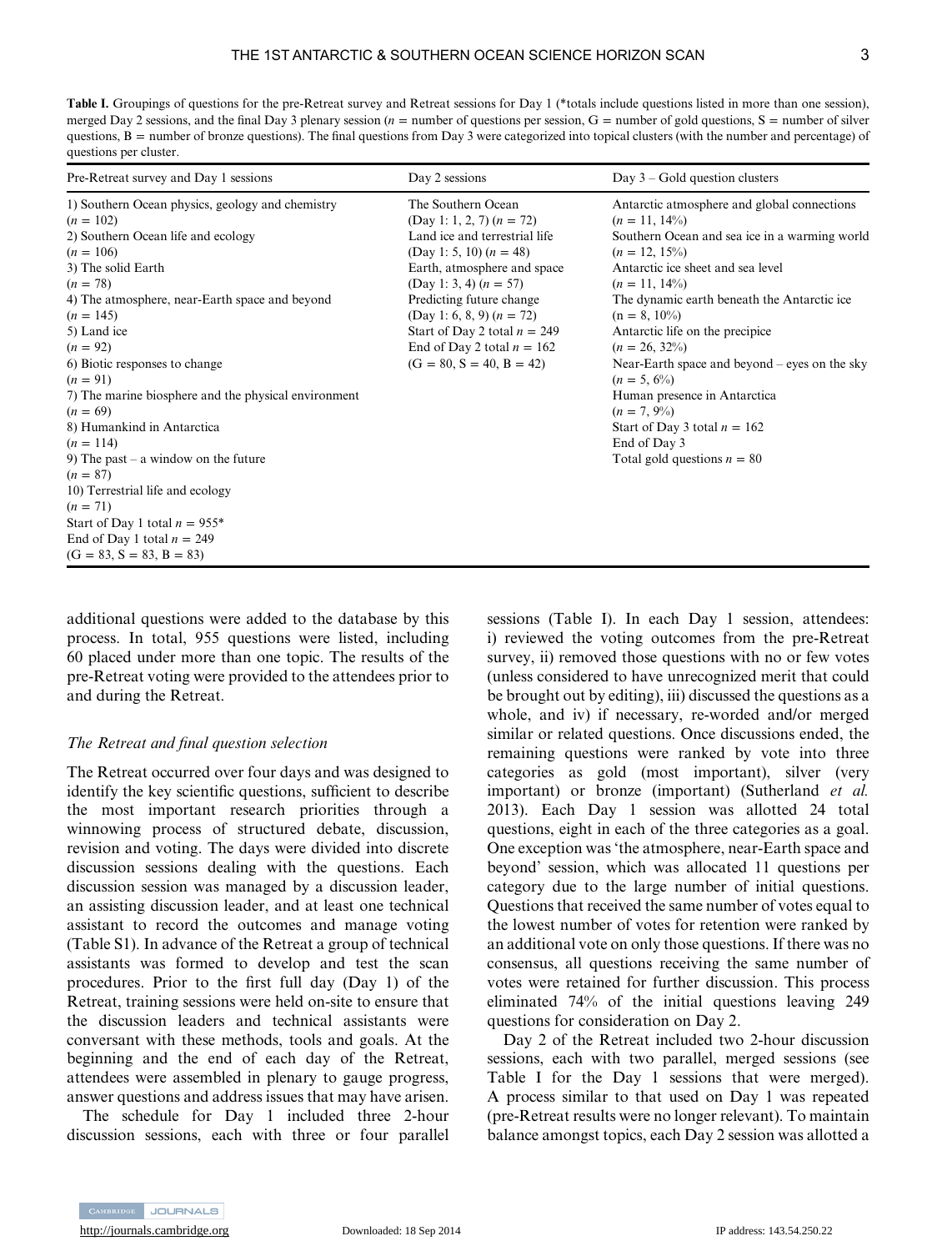target number of questions in the gold, silver and bronze categories proportionate to the number of combined Day 1 sessions ([Table I](#page-2-0)). 'The Southern Ocean' and 'Predicting future change' sessions were allocated 24 questions per category and 'Land ice and terrestrial life' and 'Earth, atmosphere and space' were allocated 16 and 19 questions per category, respectively. In each session, the combined gold questions from Day 1 were examined to identify related or similar questions from the merged sessions and some, based on closer scrutiny and discussion, were either combined into a single question and retained in the gold category or re-classified as silver. The bronze questions were examined to identify ones that, with editing, might rise to the silver category. The decision to move questions from the bronze to the silver category was by vote. Questions in the silver category were then ranked by a vote to complete the allocation of gold questions. The remaining questions were categorized as silver or bronze based on the vote and the number of questions allotted to each category. This process eliminated 35% of the remaining Day 1 questions leaving a total of 162 questions for further consideration on Day 3.

On Day 3, the questions remaining from the Day 2 sessions were merged within the gold, silver and bronze categories for final consideration by all Retreat attendees in a single discussion session ([Table I\)](#page-2-0). The combined gold questions were examined to identify related or similar questions from the merged sessions and some, based on closer scrutiny and discussion, were either combined into a single question and retained in the gold category or re-classified as silver. The bronze questions were examined to identify ones that, with editing, might rise to the silver category. The decision to move questions from the bronze to silver category was decided by vote. Questions in the silver category were then ranked by the same voting procedure used on Day 2 to complete the allocation of gold questions, which was decided by vote to be 80. This process eliminated 51% of the remaining Day 2 questions ([Table I](#page-2-0)). The voting outcome was discussed, questions were edited where required, the final list of questions was agreed and the questions were clustered within a framework of topics [\(Table I\)](#page-2-0).

## Question clusters and summaries

Post-Retreat, the final questions were further edited for consistency and clarity, but the essence of the question was unchanged. Cluster titles were refined to better communicate the overarching themes ([Table I\)](#page-2-0). Questions were assigned consecutive numbers for ease of referencing but these numbers do not indicate relative importance or rank within or between clusters. Initial assignments of questions to clusters were reexamined to assess the logic of the sorting and compatibility with mainstream scientific classification schemes. In this process, it was recognized that some questions could be assigned to more than one cluster reflective of the crossdisciplinary nature of Antarctic and Southern Ocean science. Questions were assigned to the cluster most closely aligned with the primary focus and annotated as 'cross-cuts' with one or more of the other clusters.

Once the sorting of questions and naming of the clusters was agreed, cluster summaries were written in consultation with Retreat attendees via email. Summaries were in a standard format of a 500-word narrative describing the overarching theme and how questions were inter-related, a list of questions in the cluster and cross-cutting ones with notes explaining the significance of each question, and consideration of technological challenges and extraordinary logistical requirements to be addressed to answer the questions. All cross-cutting questions were listed in, and considered to be part of, the cluster summary. The summaries will be the basis for launching public forums to continue discussions of the scan outcomes, such as Wikis.

# **Results**

The study of Antarctica and the Southern Ocean, and their roles in the Earth and climate system, provides critical insights into natural variability, the processes that govern global-scale change, and the influence of human activities on environmental change. The scan identified a wide range of high priority questions that, once answered, will substantially advance our understanding of: i) the Antarctic atmosphere, ocean, ice, the solid Earth and its living systems, ii) the interactions within and between Antarctic and global processes, iii) critical couplings, feedbacks and thresholds that modulate and regulate these interactions, iv) how Earth's polar regions have driven and responded to ongoing and past change, v) the relationships between ecological and evolutionary processes and their roles in structuring biodiversity and ecosystem service delivery, vi) the origins of the universe and life, vii) how the presence of humans in the region is changing and diversifying, and the ramifications of these changes for Antarctic governance regimes. These advances in understanding will also improve the reliability of integrated, predictive models over a range of spatial and temporal scales. The following sections describe the major themes identified by the scan and the 80 high priority questions (the Q.X notation refers to the horizon scan final question list presented in [Tables II](#page-4-0)–[V;](#page-9-0) a complete list is provided in Table S2).

## Antarctic atmosphere and global connections ([Table II](#page-4-0))

Changes in Antarctica's atmosphere have the potential to alter the planetary energy budget, modulate the poleto-equator temperature gradient, modify the chemical composition of the atmosphere, and regulate large-scale

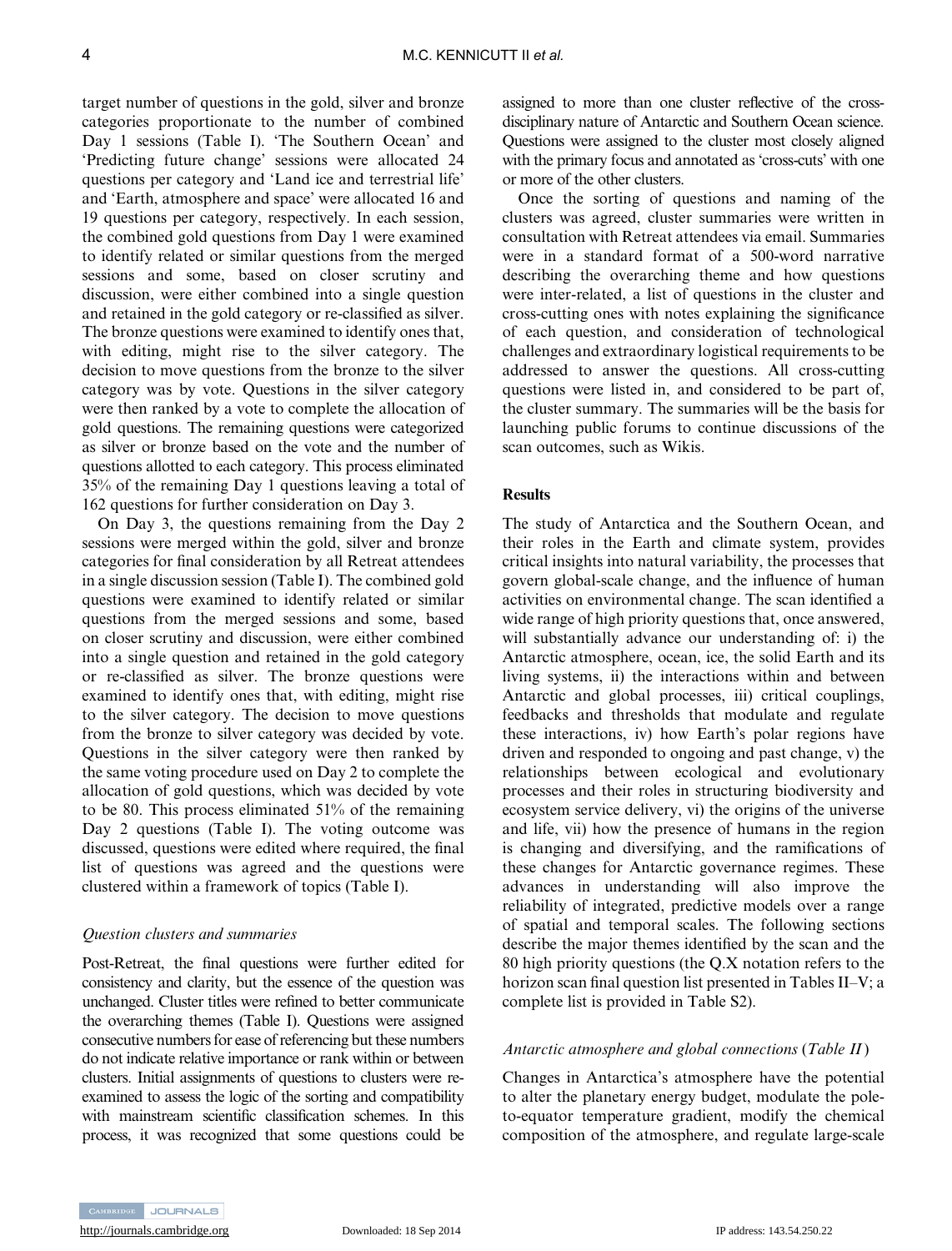<span id="page-4-0"></span>Table II. Antarctic and Southern Ocean Science Horizon Scan questions in clusters 'Antarctic atmosphere and global connections' and 'Southern Ocean and sea ice in a warming world'.

|     | Antarctic atmosphere and global connections                                                                                                                                                                       |     | Southern Ocean and sea ice in a warming world                                                                                                |
|-----|-------------------------------------------------------------------------------------------------------------------------------------------------------------------------------------------------------------------|-----|----------------------------------------------------------------------------------------------------------------------------------------------|
| 1.  | How is climate change and variability in the high southern<br>latitudes connected to lower latitudes including the tropical                                                                                       | 12. | Will changes in the Southern Ocean result in feedbacks that<br>accelerate or slow the pace of climate change?                                |
|     | ocean and monsoon systems?                                                                                                                                                                                        | 13. | Why are the properties and volume of Antarctic Bottom Water                                                                                  |
| 2.  | How do Antarctic processes affect mid-latitude weather and<br>extreme events?                                                                                                                                     |     | changing, and what are the consequences for global ocean<br>circulation and climate?                                                         |
| 3.  | How have teleconnections, feedbacks, and thresholds in decadal<br>and longer term climate variability affected ice sheet response                                                                                 | 14. | How does Southern Ocean circulation, including exchange with<br>lower latitudes, respond to climate forcing?                                 |
|     | since the Last Glacial Maximum, and how can this inform<br>future climate projections?                                                                                                                            | 15. | What processes and feedbacks drive changes in the mass,<br>properties and distribution of Antarctic sea ice?                                 |
| 4.  | What drives change in the strength and position of westerly<br>winds, and what are their effects on ocean circulation, carbon                                                                                     | 16. | How do changes in iceberg numbers and size distribution affect<br>Antarctica and the Southern Ocean?                                         |
| 5.  | uptake and global teleconnections?<br>How did the climate and atmospheric composition vary prior to                                                                                                               | 17. | How has Antarctic sea ice extent and volume varied over decadal<br>to millennial timescales?                                                 |
|     | the oldest ice records?                                                                                                                                                                                           | 18. | How will changes in ocean surface waves influence Antarctic sea                                                                              |
| 6.  | What controls regional patterns of atmospheric and oceanic                                                                                                                                                        |     | ice and floating glacial ice?                                                                                                                |
|     | warming and cooling in the Antarctic and Southern Ocean?<br>(Cross-cuts 'Southern Ocean')                                                                                                                         | 19. | How do changes in sea ice extent, seasonality and properties<br>affect Antarctic atmospheric and oceanic circulation?                        |
| 7.  | How can coupling and feedbacks between the atmosphere and                                                                                                                                                         |     | (Cross-cuts 'Antarctic atmosphere')                                                                                                          |
|     | the surface (land ice, sea ice and ocean) be better represented in<br>weather and climate models? (Cross-cuts 'Southern Ocean' and                                                                                | 20. | How do extreme events affect the Antarctic cryosphere and<br>Southern Ocean? (Cross-cuts 'Antarctic ice sheet')                              |
| 8.  | 'Antarctic ice sheet')<br>Does past amplified warming of Antarctica provide insight<br>into the effects of future warming on climate and ice sheets?                                                              | 21. | How did the Antarctic cryosphere and the Southern Ocean<br>contribute to glacial/inter-glacial cycles? (Cross-cuts 'Antarctic<br>ice sheet') |
|     | (Cross-cuts 'Antarctic ice sheet')                                                                                                                                                                                | 22. | How will climate change affect the physical and biological uptake                                                                            |
| 9.  | Are there $CO2$ equivalent thresholds that foretell collapse of all or                                                                                                                                            |     | of CO <sub>2</sub> by the Southern Ocean? (Cross-cuts 'Antarctic life')                                                                      |
|     | part of the Antarctic ice sheet? (Cross-cuts 'Antarctic ice sheet')                                                                                                                                               | 23. | How will changes in freshwater inputs affect ocean circulation                                                                               |
| 10. | Will there be release of greenhouse gases stored in Antarctic and<br>Southern Ocean clathrates, sediments, soils and permafrost as<br>climate changes? (Cross-cuts 'Dynamic Earth')                               |     | and ecosystem processes? (Cross-cuts 'Antarctic life')                                                                                       |
| 11. | Is the recovery of the ozone hole proceeding as expected and how<br>will its recovery affect regional and global atmospheric<br>circulation, climate and ecosystems? (Cross-cuts 'Antarctic life'<br>and 'Human') |     |                                                                                                                                              |

Questions are assigned numbers for ease of referencing and do not indicate relative importance or rank-order within or between clusters. Questions that cross-cut clusters are indicated with red italics.

variability in atmospheric circulation. The atmosphere also moderates energy and mass transfers between the ocean, sea ice, land and biota in the southern polar region and elsewhere. Two-way interactions between the Antarctic and lower latitude atmosphere have the potential to influence global weather patterns and climate, with forcing from lower latitudes on Antarctic climate already being well documented (e.g. Ding et al. [2011,](#page-13-0) Bromwich et al. [2013,](#page-13-0) Li et al. [2014\)](#page-14-0).

The processes that connect the Antarctic atmosphere to the mid- and lower latitudes remain largely undescribed. For example, the influence of climate change and variability at high southern latitudes on lower latitude phenomena in the tropical ocean and the monsoon system need better definition (Q.1). How changes and variability in Antarctica's climate might be expected to affect the frequency and intensity of extreme events, in Antarctica and beyond, is also unclear (Q.2). Better definition of present-day controls on the strength of circumpolar westerly winds and regional warming will clarify how continued warming will impact oceanic  $CO<sub>2</sub>$ -uptake and overturning circulation (Q.4 and Q.6) (Meredith et al. [2012\)](#page-14-0). Coupling and feedbacks at interfaces between the atmosphere and land ice, sea ice and the ocean need to be more accurately portrayed in weather and climate models (Q.7). On local scales this atmosphere–surface coupling is driven by radiative fluxes, influenced by clouds and radiatively active gases, and turbulent fluxes, driven by boundary layer processes. Changes in the surface state, such as changing sea surface temperature, sea ice extent, seasonality, concentration, and thickness or melting of snow and ice surfaces also modulate this exchange. On larger scales, surface coupling is influenced by atmospheric teleconnections and large-scale changes in sea ice and ocean state. It is unclear whether greenhouse gas reservoirs in southern polar clathrates, sediments, soils and permafrost will be released as the region warms and how this release might feedback to the climate system (Q.10). Atmospheric waves are widespread and have the potential to impact atmospheric dynamics, atmospheric chemistry

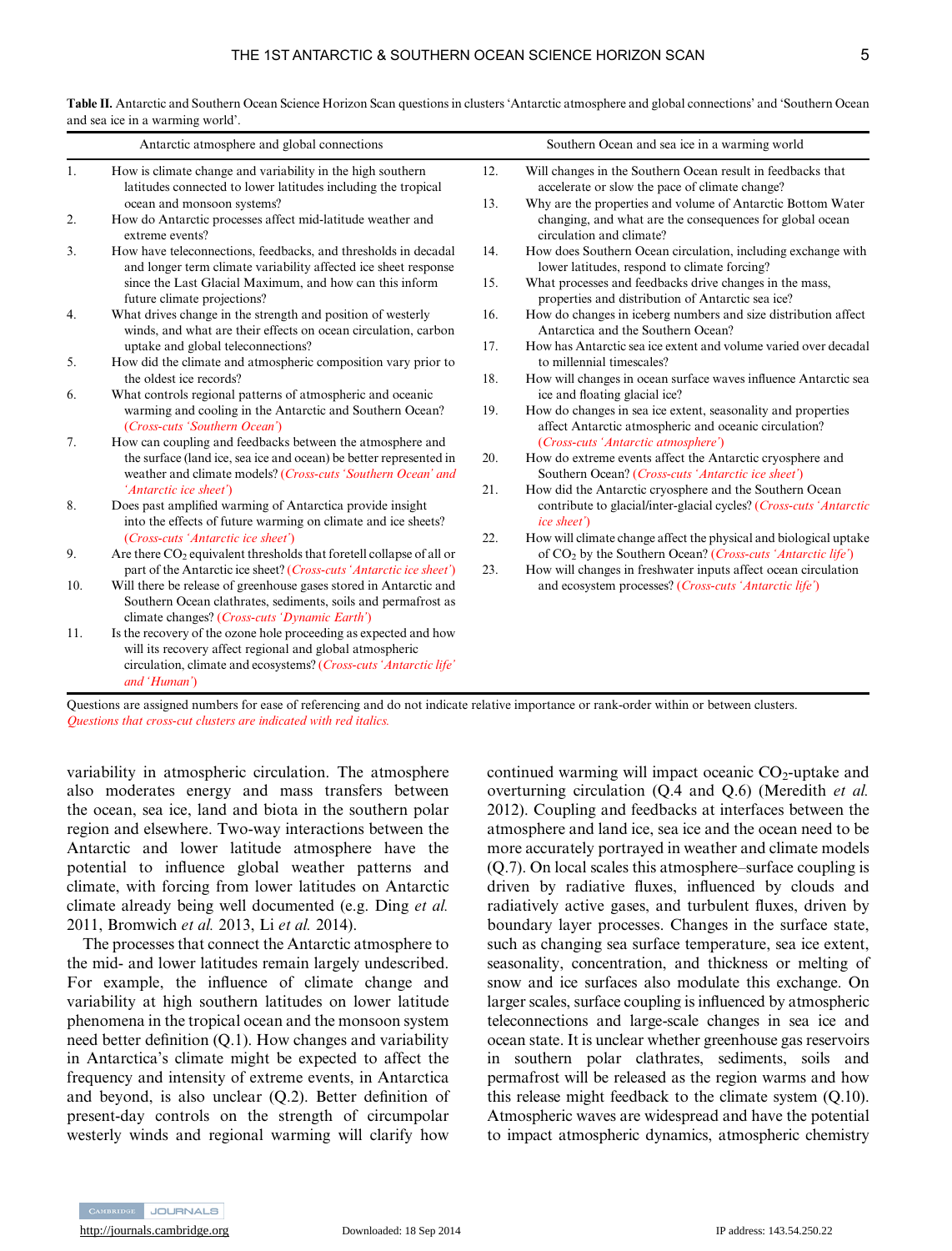and cloud formation. The mechanisms that lead to the generation of waves, their vertical and horizontal propagation in the atmosphere, and their impact on the state of the atmosphere require additional study (Q.73).

The effect of temporal and spatial variability in sea ice thickness and extent on atmospheric circulation is unknown (Q.19). The influence of large-scale atmospheric and oceanic processes on the melting of ice shelves and ice sheet margins is likewise ill-defined (Q.31). Clearer delineation of the relationship between atmospheric greenhouse gas concentrations and Antarctic ice sheet stability is needed if important thresholds are to be recognized (Q.9). Understanding the interplay of planetary ice and tectonic history is also important for determining the effect of altered atmospheric compositions on the Earth's radiation budget and climate over time (Q.38).

Recent studies suggest that over the last half of the Twentieth Century the impact of ozone depletion was roughly 2–3-times larger than that associated with increasing greenhouse gases for Southern Hemisphere tropospheric circulation (Polvani et al. [2011\)](#page-14-0). This raises questions about how ozone recovery and continued increases in greenhouse gases will affect regional and global atmospheric circulation and climate (Q.11). The role of space weather, its impacts on the ionosphere and connections to the global atmosphere need to be better understood to improve predictions (Q.72). How organisms and ecosystems will respond to atmospheric warming, extreme events and pollutants is also poorly understood (Q.11, Q.45, Q.53 and Q.63).

Studies of palaeoclimates will provide critical data for evaluating climate models under a range of greenhouse gas forcing scenarios. Critical knowledge gaps will be addressed by studying climate variability, teleconnections, feedbacks and thresholds since the Last Glacial Maximum, during past amplified warming of Antarctica, and climate and atmospheric composition variability in periods that pre-date ice core records ( $> 1$  million years ago) (Q.3, Q.5 and Q.8).

Many of these atmospheric and related phenomena are only partially characterized. Observational, process and palaeoclimate studies will improve current understanding of the details of these interactions and enable better representation of Antarctic atmospheric processes in, and improve the reliability of, climate models. A clearer differentiation of natural variability and anthropogenic forcing of climate change is essential if the role of humans in influencing climate is to be confidently determined (Q.74).

## Southern Ocean and sea ice in a warming world ([Table II](#page-4-0))

Southern Ocean processes influence climate and biogeochemical cycles on global scales. For example, the region south of 40 $\degree$ S is responsible for c. 40% of the oceanic uptake of anthropogenic  $CO<sub>2</sub>$  (Khatiwala *et al.* [2013\)](#page-14-0) and has been responsible for more than 50% of the increase in ocean heat content over the past 50 years (Levitus et al. [2012\)](#page-14-0). Nutrients exported from the Southern Ocean to lower latitudes support 75% of ocean primary productivity north of 30°S (Sarmiento et al. [2003\)](#page-15-0). The Southern Ocean has also played a major role in glacial/inter-glacial transitions by transferring  $CO<sub>2</sub>$  from the deep ocean to the atmosphere (Jaccard et al. [2013](#page-14-0)). These global influences arise in large part from the uniqueness of Southern Ocean circulation patterns. The Antarctic Circumpolar Current connects the world ocean basins (Rintoul [2011](#page-15-0)), while the overturning circulation links the deep and shallow layers of the ocean (Marshall & Speer [2012\)](#page-14-0). These connections establish a global-scale circulation that sets the capacity of the ocean to store heat and  $CO<sub>2</sub>$  affecting climate.

The seasonal formation and melt of a vast area of Antarctic sea ice strongly influences global climate and Southern Ocean ecosystems (Massom & Stammerjohn [2010](#page-14-0)). The formation of Antarctic sea ice drives ocean circulation through the production of dense, salty, cold water. The presence of sea ice alters the Earth's albedo and modulates the exchange of heat, momentum and gases between the ocean and atmosphere. Sea ice influences water column light penetration and nutrient concentrations in the upper ocean and, hence, biological productivity. Sea ice also provides an essential habitat for a wide range of organisms (Thomas & Dieckmann [2010](#page-15-0)). The ocean and sea ice are coupled to glacial ice around the margins of Antarctica. For example, ocean heat flux (itself influenced by sea ice) drives glacial melt, while glacial meltwater, in turn, affects ocean circulation and sea ice distribution (Bintanja et al. [2013](#page-13-0)).

The fundamental role of the Southern Ocean and sea ice in the Earth system suggests that warming in the region will have global consequences. Our understanding of the drivers and impacts of Southern Ocean and sea ice change remains incomplete, limiting our ability to predict the course of future change. Growing evidence suggest that the Southern Ocean and its sea ice cover have changed in recent decades. The ocean has warmed, freshened and acidified, and fronts have migrated, altering habitats (Böning et al. [2008,](#page-13-0) Gille [2008](#page-14-0), Sokolov & Rintoul [2009](#page-15-0)). Sea ice has contracted in some areas while expanding in others, resulting in a net increase in overall extent (Stammerjohn et al. [2012](#page-15-0), Holland [2014\)](#page-14-0). The Antarctic ice sheet has lost mass in response to the thinning of ice shelves due to increased ocean water heat flux (Pritchard et al. [2012](#page-14-0)). The sensitivity of the Southern Ocean overturning circulation to climate variability and change is not well understood (Q.14). Changes in the circulation of the Southern Ocean may result in feedbacks that accelerate or slow the pace of climate change, but the likelihood and importance of such feedbacks is largely unknown (Q.12 and Q.22). The recent changes in the properties and volume of Antarctic Bottom Water (Q.13)

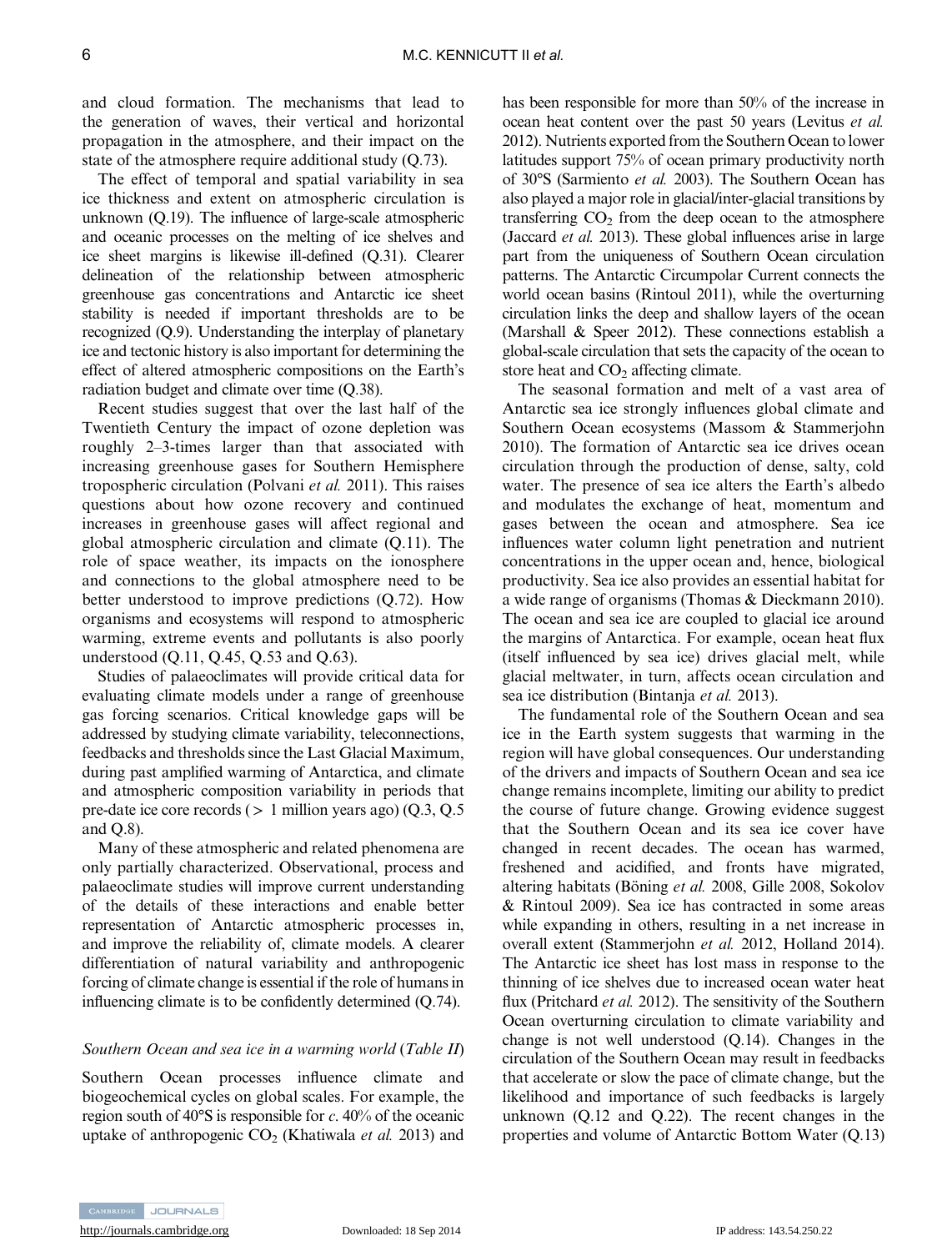<span id="page-6-0"></span>Table III. Antarctic and Southern Ocean Science Horizon Scan questions in clusters 'Antarctic ice sheet and sea level' and 'Dynamic earth – probing beneath Antarctic ice'.

|     | Antarctic ice sheet and sea level                                                                                                                                                                                                                 |                                  | Dynamic Earth – probing beneath Antarctic ice                                                                                                                                                                |  |                                                                                                             |
|-----|---------------------------------------------------------------------------------------------------------------------------------------------------------------------------------------------------------------------------------------------------|----------------------------------|--------------------------------------------------------------------------------------------------------------------------------------------------------------------------------------------------------------|--|-------------------------------------------------------------------------------------------------------------|
| 24. | How does small-scale morphology in subglacial and continental<br>shelf bathymetry affect Antarctic ice sheet response to changing<br>environmental conditions? (Cross-cuts 'Dynamic Earth')                                                       | 35.                              | How does the bedrock geology under the Antarctic ice sheet<br>inform our understanding of supercontinent assembly and<br>break-up through Earth's history?                                                   |  |                                                                                                             |
| 25. | What are the processes and properties that control the form and<br>flow of the Antarctic ice sheet?                                                                                                                                               | 36.                              | Do variations in geothermal heat flux in Antarctica provide a<br>diagnostic signature of sub-ice geology?                                                                                                    |  |                                                                                                             |
| 26. | How does subglacial hydrology affect ice sheet dynamics, and how<br>important is it? (Cross-cuts 'Dynamic Earth')                                                                                                                                 | 37.                              | What is the crust and mantle structure of Antarctica and the<br>Southern Ocean, and how do they affect surface motions due                                                                                   |  |                                                                                                             |
| 27. | How do the characteristics of the ice sheet bed, such as geothermal                                                                                                                                                                               | to glacial isostatic adjustment? |                                                                                                                                                                                                              |  |                                                                                                             |
|     | heat flux and sediment distribution, affect ice flow and ice sheet<br>stability? (Cross-cuts Dynamic Earth')                                                                                                                                      | 38.                              | How does volcanism affect the evolution of the Antarctic<br>lithosphere, ice sheet dynamics, and global climate? (Cross-cuts                                                                                 |  |                                                                                                             |
| 28. | What are the thresholds that lead to irreversible loss of all or part of                                                                                                                                                                          |                                  | 'Antarctic atmosphere' and 'Antarctic ice sheet')                                                                                                                                                            |  |                                                                                                             |
| 29. | the Antarctic ice sheet?<br>How will changes in surface melt over the ice shelves and ice sheet<br>evolve, and what will be the impact of these changes?                                                                                          | 39.                              | What are and have been the rates of geomorphic change in<br>different Antarctic regions, and what are the ages of preserved<br>landscapes?                                                                   |  |                                                                                                             |
| 30. | How do oceanic processes beneath ice shelves vary in space and<br>time, how are they modified by sea ice, and do they affect ice loss<br>and ice sheet mass balance? (Cross-cuts 'Southern Ocean')                                                | 40.                              | How do tectonics, dynamic topography, ice loading and isostatic<br>adjustment affect the spatial pattern of sea level change on all<br>timescales? (Cross-cuts 'Antarctic ice sheet')                        |  |                                                                                                             |
| 31. | How will large-scale processes in the Southern Ocean and<br>atmosphere affect the Antarctic ice sheet, particularly the rapid<br>disintegration of ice shelves and ice sheet margins? (Cross-cuts<br>'Antarctic atmosphere' and 'Southern Ocean') | 41.                              | Will increased deformation and volcanism characterize<br>Antarctica when ice mass is reduced in a warmer world, and if<br>so, how will glacial- and ecosystems be affected? (Cross-cuts<br>'Antarctic life') |  |                                                                                                             |
| 32. | How fast has the Antarctic ice sheet changed in the past and what<br>does that tell us about the future?                                                                                                                                          | 42.                              | How will permafrost, the active layer and water availability in<br>Antarctic soils and marine sediments change in a warming                                                                                  |  |                                                                                                             |
| 33. | How did marine-based Antarctic ice sheets change during previous<br>inter-glacial periods?                                                                                                                                                        |                                  |                                                                                                                                                                                                              |  | climate, and what are the effects on ecosystems and<br>biogeochemical cycles? (Cross-cuts 'Antarctic life') |
| 34. | How will the sedimentary record beneath the ice sheet inform<br>our knowledge of the presence or absence of continental ice?<br>(Cross-cuts 'Dynamic Earth')                                                                                      |                                  |                                                                                                                                                                                                              |  |                                                                                                             |

Questions are assigned numbers for ease of referencing and do not indicate relative importance or rank-order within or between clusters. Questions that cross-cut clusters are indicated with red italics.

remain unexplained. Understanding of the processes controlling the mass, properties and distribution of Antarctic sea ice (Q.15 and Q.18) and its interaction with the atmosphere and ocean is inadequate to predict future conditions with confidence (Q.6, Q.7, Q.19 and Q.20).

Better knowledge of how Southern Ocean circulation and sea ice have varied in the past, on timescales from decadal to glacial cycles, will provide a perspective on the response of the system to future forcing (Q.17 and Q.21). Altered freshwater input from glacial melt, icebergs and precipitation may have widespread consequences for the atmosphere, ocean, cryosphere and associated ecosystems (Q.16 and Q.23). The influence of oceanic and atmospheric processes on floating ice shelves must be better understood to assess the future of the Antarctic ice sheet and sea level rise (Q.30 and Q.31). The responses of marine ecosystems to past (Q.45) and future changes in ocean circulation and acidification, seasonality and stratification are poorly known (Q.60 and Q.65).

# Antarctic ice sheet and sea level (Table III)

The vast volume of water encased in the Antarctic ice sheet has the greatest potential on the planet to dramatically raise global sea levels. For several thousand years, an amount of snow equivalent to 6 mm of global sea level has fallen annually on the ice sheet, and a similar amount has been returned annually to the oceans through basal melting of floating ice and iceberg calving. However, an increasing imbalance in this mass budget has been observed in the past two decades, and the trend is accelerating (Joughin & Alley [2011](#page-14-0), Rignot et al. [2011](#page-15-0), Pritchard et al. [2012,](#page-14-0) Shepherd et al. [2012](#page-15-0), Mouginot et al. [2014\)](#page-14-0). Predictions of future ice loss are dependent on ice sheet evolution models which can only be improved by more accurate measurement of ice sheet features, and variability in time and space. The Antarctic ice sheet system is complex in its internal dynamics, and sensitivities to atmospheric and oceanic forcings.

Improved understanding of the processes and ice properties that control the form and flow of ice sheets will be critical to improve models (Q.25). Oceanic processes occurring beneath ice shelves remain largely uncharacterized (Q.30). The effects of large-scale changes in the oceanic and atmospheric forcing on ice sheet stability require better characterization (Q.31). Thresholds in forcing that lead to irreversible loss of all or part of the ice sheet need better definition (Q.28) (Joughin et al. [2014](#page-14-0), Rignot et al. [2014\)](#page-15-0).

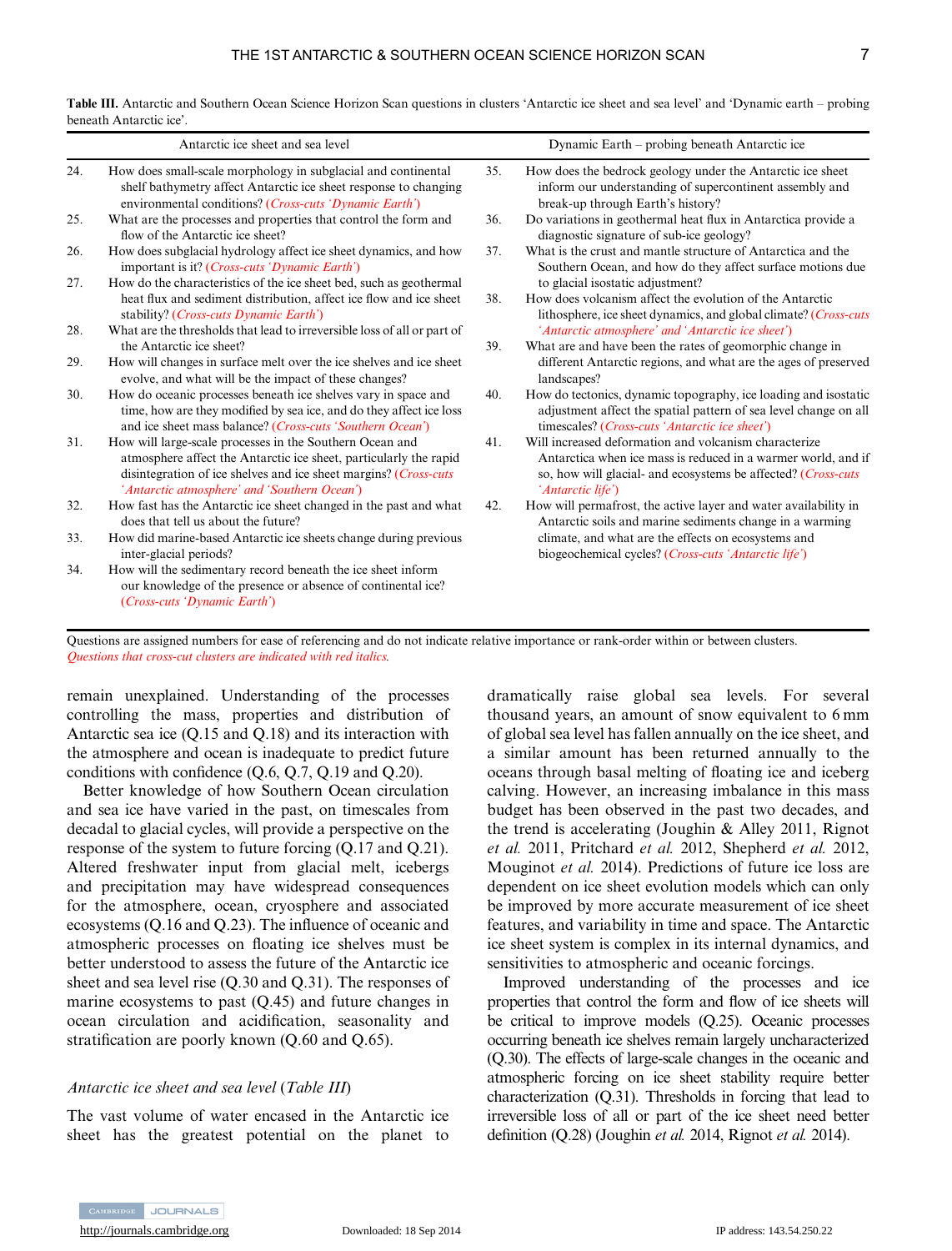Improving the reliability of decadal- to centennial-scale ice sheet behaviour predictions will be essential for predicting sea level rise. The observational record is short and the key processes that control Antarctic ice mass loss that are poorly understood include ice–ocean interactions, the role of surface melt, small-scale morphology in bedrock topography and coastal bathymetry, geothermal heat flux, sediment characteristics and distributions, and subglacial hydrology (Q.24, Q.26, Q.27 and Q.29). The Antarctic continent beneath the ice sheet remains largely unexplored and its properties are poorly known. A more thorough understanding of how ice sheets have responded to past climate change and how marine-based ice sheets responded during previous inter-glacial periods and past amplified warming of Antarctica will improve predictions of the response of the Antarctic ice sheet to a warming world (Q.28, Q.32 and Q.33). Sediment records beneath the ice in the interior of Antarctica will provide unique records of the presence or absence of continental ice over geologic time (Q.34).

## Dynamic Earth – probing beneath Antarctic ice ([Table III](#page-6-0))

The deep-time chronicle of earth preserved in continental bedrock provides evidence of a changing plate tectonic engine, the evolution of life, and the history of planetary ice. Antarctica has played a central role in the evolution of the solid Earth and contains an ancient rock record of the assembly and dispersal of multiple supercontinents, repeated ice ages, and the global distribution of biota across space and time. Antarctica was the keystone of Gondwana and older supercontinents, but the history of its collision and rifting is yet to be fully revealed and linked with formerly neighbouring continents (Dalziel [2013,](#page-13-0) Harley et al. [2013\)](#page-14-0). Continental break-up and intra-plate rifting are associated with extensive magmatism in some areas of Antarctica (Elliot & Fleming [2004](#page-13-0), Rocchi et al. [2005,](#page-15-0) Storey et al. [2013\)](#page-15-0).

Decoding the history of the geological terranes hidden beneath Antarctic ice is essential to understanding how supercontinents assemble and break apart (Q.35), and how mantle plumes may drive continental break-up (Q.38). The Antarctic deep-time fossil record, throughout the changing configurations of supercontinents, provides critical insights into biological evolution and extinction patterns in response to global events and changing palaeoclimates (Q.46) (Francis et al. [2008](#page-13-0)). In particular, Antarctic fossil assemblages demonstrate how both marine and terrestrial ecosystems from the continent and surrounding oceans responded to past warm, high- $CO<sub>2</sub>$  climates in southern high latitudes (Q.45). During more recent glacial periods, the presence of refugia would have been crucial for the survival of life in Antarctica.

Solid earth processes intersect with the evolution of climate, ice sheets and life. Global evidence points to a fundamental role for extensive volcanism in climate change (Timmreck [2012](#page-15-0)). Climate change and solid earth properties linked with volcanism, such as geothermal flux, influence biotic distributions (Fraser et al. [2014](#page-13-0)). Volcanism may affect ice sheet dynamics (Vogel & Tulaczyk [2006](#page-15-0), Corr & Vaughan [2008\)](#page-13-0). The extent and timing of past volcanism in Antarctica, now concealed, must be documented to better understand its effects on the lithosphere, ice sheets and climate (Q.38). Volcanism and seismicity may be triggered by changing ice sheet mass (Stewart et al. [2000,](#page-15-0) Sigmundsson et al. [2010](#page-15-0), Tuffen [2013](#page-15-0)) and vertical displacements of Earth's surface due to ice load fluctuations may influence ice sheet stability (Gómez et al. [2010](#page-14-0)). Antarctica currently has ongoing magmatism beneath the ice sheets (Lough et al. [2013\)](#page-14-0), rapid uplift is already underway where recent ice loss has occurred and the underlying deep mantle is mechanically weak (Groh et al. [2012,](#page-14-0) Nield et al. [2014](#page-14-0)). An improved understanding of crust and mantle properties (O.37), and development of models for Earth deformation and volcanic activity as the ice sheet changes in the future (Q.41) are required to better constrain future trends in volcanism and crustal deformation.

The link between dynamic earth processes and ice sheets is especially important in Antarctica. Tectonics and surface processes control the formation of mountain peaks where ice sheets first grow (DeConto & Pollard [2003](#page-13-0)), the basins where their products are deposited (Naish et al. [2009\)](#page-14-0) and the extent of continental terrain available to host ice sheets (Wilson et al. [2012](#page-15-0)). The strength of the crust and mantle control how the Earth responds to ice loads (Geruo et al. [2013\)](#page-14-0). Subglacial morphology and geological structure (Q.26) are primary influences on ice dynamics and subglacial hydrological regimes (Schoof & Hewitt [2013\)](#page-15-0). High-resolution continent-wide mapping of topography and geological architecture, and sampling of bedrock and basins beneath the ice, are essential for next-generation coupled climate–ice sheet models (Q.32). Geothermal heat flux, virtually unknown across Antarctica (Shapiro & Ritzwoller [2004](#page-15-0), Carson et al. [2014\)](#page-13-0), is a key control on ice behaviour and subglacial hydrology (Q.27) (Llubes et al. [2006\)](#page-14-0) and may indicate the age and extent of crustal terranes and sedimentary basins (Q.36).

Remarkable ancient landscapes beneath ice cover reveal the history of interactions between ice and the solid earth (Jamieson et al. [2010,](#page-14-0) Rose et al. [2013](#page-15-0), Thomson et al. 2013). Dating these landscapes using emerging techniques will lead to new paradigms on both landscape history and surface processes (Q.39). Understanding erosion processes and rates of geomorphological change across the subglacial terrain will enable scientists to decipher feedbacks between tectonic surface displacement, global climate and, critically, the growth and demise of ice sheets. Relative sea level records provide historical data on ice mass change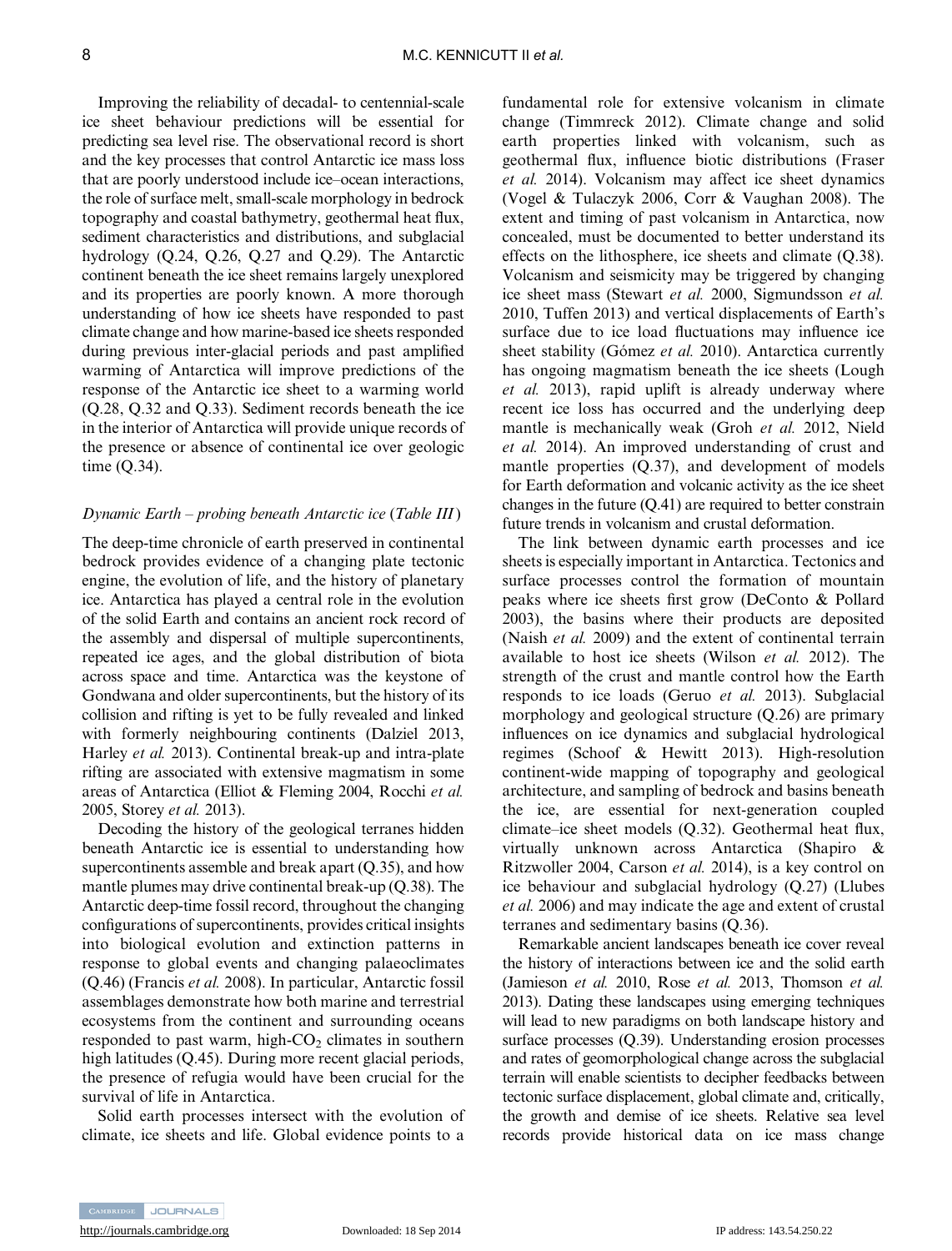| Table IV. Antarctic and Southern Ocean Science Horizon Scan questions in cluster 'Antarctic life on the precipice'. |  |  |  |
|---------------------------------------------------------------------------------------------------------------------|--|--|--|
|---------------------------------------------------------------------------------------------------------------------|--|--|--|

|     | Antarctic life on the precipice                                                                                                                                                        |     |                                                                                                                                                                                                       |  |
|-----|----------------------------------------------------------------------------------------------------------------------------------------------------------------------------------------|-----|-------------------------------------------------------------------------------------------------------------------------------------------------------------------------------------------------------|--|
| 43. | What is the genomic basis of adaptation in Antarctic and<br>Southern Ocean organisms and communities?                                                                                  | 55. | How will invasive species and range shifts of indigenous species change<br>Antarctic and Southern Ocean ecosystems? (Cross-cuts 'Human')                                                              |  |
| 44. | How fast are mutation rates and how extensive is gene flow in the<br>Antarctic and the Southern Ocean?                                                                                 | 56. | How will climate change affect the risk of spreading emerging<br>infectious diseases in Antarctica? (Cross-cuts 'Human')                                                                              |  |
| 45. | How have ecosystems in the Antarctic and the Southern Ocean<br>responded to warmer climate conditions in the past?                                                                     | 57. | How will increases in the ice-free Antarctic intertidal zone impact<br>biodiversity and the likelihood of biological invasions?                                                                       |  |
| 46. | (Cross-cuts 'Antarctic atmosphere' and 'Oceans')<br>How has life evolved in the Antarctic in response to dramatic                                                                      | 58. | How will climate change affect existing and future Southern Ocean<br>fisheries, especially krill stocks? (Cross-cuts 'Human')                                                                         |  |
| 47. | events in the Earth's history? (Cross-cuts 'Dynamic Earth')<br>How do subglacial systems inform models for the development of                                                          | 59. | How will linkages between marine and terrestrial systems change in the<br>future?                                                                                                                     |  |
| 48. | life on Earth and elsewhere? (Cross-cuts 'Eyes on the sky')<br>Which ecosystems and food webs are most vulnerable in the<br>Antarctic and Southern Ocean, and which organisms are most | 60. | What are the impacts of changing seasonality and transitional events<br>on Antarctic and Southern Ocean marine ecology, biogeochemistry<br>and energy flow?                                           |  |
|     | likely to go extinct?                                                                                                                                                                  | 61. | How will increased marine resource harvesting impact Southern Ocean                                                                                                                                   |  |
| 49. | How will threshold transitions vary over different spatial and<br>temporal scales, and how will they impact ecosystem<br>functioning under future environmental conditions?            | 62. | biogeochemical cycles? (Cross-cuts 'Human')<br>How will deep sea ecosystems respond to modifications of deep water<br>formation, and how will deep sea species interact with shallow water            |  |
| 50. | What are the synergistic effects of multiple stressors and<br>environmental change drivers on Antarctic and Southern<br>Ocean biota?                                                   | 63. | ecosystems as the environment changes?<br>How can changes in the form and frequency of extreme events be used<br>to improve biological understanding and forecasting? (Cross-cuts                     |  |
| 51. | How will organism and ecosystems respond to a changing                                                                                                                                 |     | 'Antarctic atmosphere')                                                                                                                                                                               |  |
| 52. | soundscape in the Southern Ocean?' (Cross-cuts 'Human')<br>How will next-generation contaminants affect Antarctic and                                                                  | 64. | How can temporal and spatial 'omic-level' analyses of Antarctic and<br>Southern Ocean biodiversity inform ecological forecasting?                                                                     |  |
| 53. | Southern Ocean biota and ecosystems?<br>What is the exposure and response of Antarctic organisms and<br>ecosystems to atmospheric contaminants (e.g. black carbon,                     | 65. | What will key marine species tell us about trophic interactions and<br>their oceanographic drivers such as future shifts in frontal dynamics<br>and stratification?                                   |  |
|     | mercury, sulfur, etc.), and are the sources and distributions of<br>these contaminants changing? (Cross-cuts 'Antarctic<br>atmosphere' and 'Human')                                    | 66. | How successful will Southern Ocean Marine Protected Areas be in<br>meeting their protection objectives, and how will they affect ecosystem<br>processes and resource extraction? (Cross-cuts 'Human') |  |
| 54. | How will the sources and mechanisms of dispersal of propagules<br>into and around the Antarctic and Southern Ocean change in                                                           | 67. | What ex situ conservation measures, such as genetic repositories, are<br>required for the Antarctic and Southern Ocean? (Cross-cuts 'Human')                                                          |  |
|     | the future?                                                                                                                                                                            | 68. | How effective are Antarctic and Southern Ocean conservation measures<br>for preserving evolutionary potential? (Cross-cuts 'Human')                                                                   |  |

Questions are assigned numbers for ease of referencing and do not indicate relative importance or rank-order within or between clusters. Questions that cross-cut clusters are indicated with red italics.

indicating when and where ice has been lost (Q.40). Contemporary changes in bedrock elevation provide a critical proxy record of both past and modern ice mass change (Q.40), modulated by tectonics and the strength of the crust and mantle (Q.37). Archives in rocks deposited in subglacial and proximal marine basins since the development of continental-scale Antarctic glaciation c. 34 million years ago (Q.34) will provide crucial deeptime records to validate model predictions of climate, ice sheet and sea level change (Naish et al. [2009,](#page-14-0) Bowman et al. 2013, Cook et al. 2013b, DeSantis et al. [2009\)](#page-13-0). Documenting the status of permafrost (Q.42) in a warming world (Bockheim et al. [2013\)](#page-13-0) will better define influences on the availability of water in terrestrial ecosystems (Smith et al. [2014](#page-15-0)) and the potential for release of greenhouse gases (Q.10) (DeConto et al. [2012](#page-13-0), Wadham et al. [2012](#page-15-0), [2013\)](#page-15-0).

### Antarctic life on the precipice  $(Table IV)$

Antarctic living systems have long been thought of as generally simple and species poor, post-glacial, and exceptionally isolated, residing at the low end of the Earth's latitudinal diversity gradient. Over the last decade, a very different picture of the region's biota is emerging. Several taxa and ecosystems, for example those in the deep sea (Brandt et al. [2007\)](#page-13-0) and elsewhere (Clarke & Johnston [2003](#page-13-0), Cary et al. [2010](#page-13-0)), are highly diverse. Regional and global connectivity is greater than supposed (Brandt et al. [2007\)](#page-13-0), and molecular studies have revealed long histories of continental occupancy (Fraser et al. [2012\)](#page-13-0). Antarctic living systems nonetheless occupy a region characterized by environmental extremes typically stressful to life. Temperatures are low, seasonality is pronounced, disturbance is common, and environments are exceptionally patchy (Cary et al. [2010,](#page-13-0) Rogers et al. [2012b](#page-15-0), Gutt et al. [2013](#page-14-0), Fraser et al. [2014\)](#page-13-0). Although life has clearly adapted to these conditions (Rogers et al. [2012a\)](#page-15-0), the basis of this adaptation at the genomic, molecular and cellular levels, the rates of evolution in the region compared with elsewhere, and how the spatial arrangement of populations affects evolutionary and ecological change remain poorly known (Q.43 and Q.44).

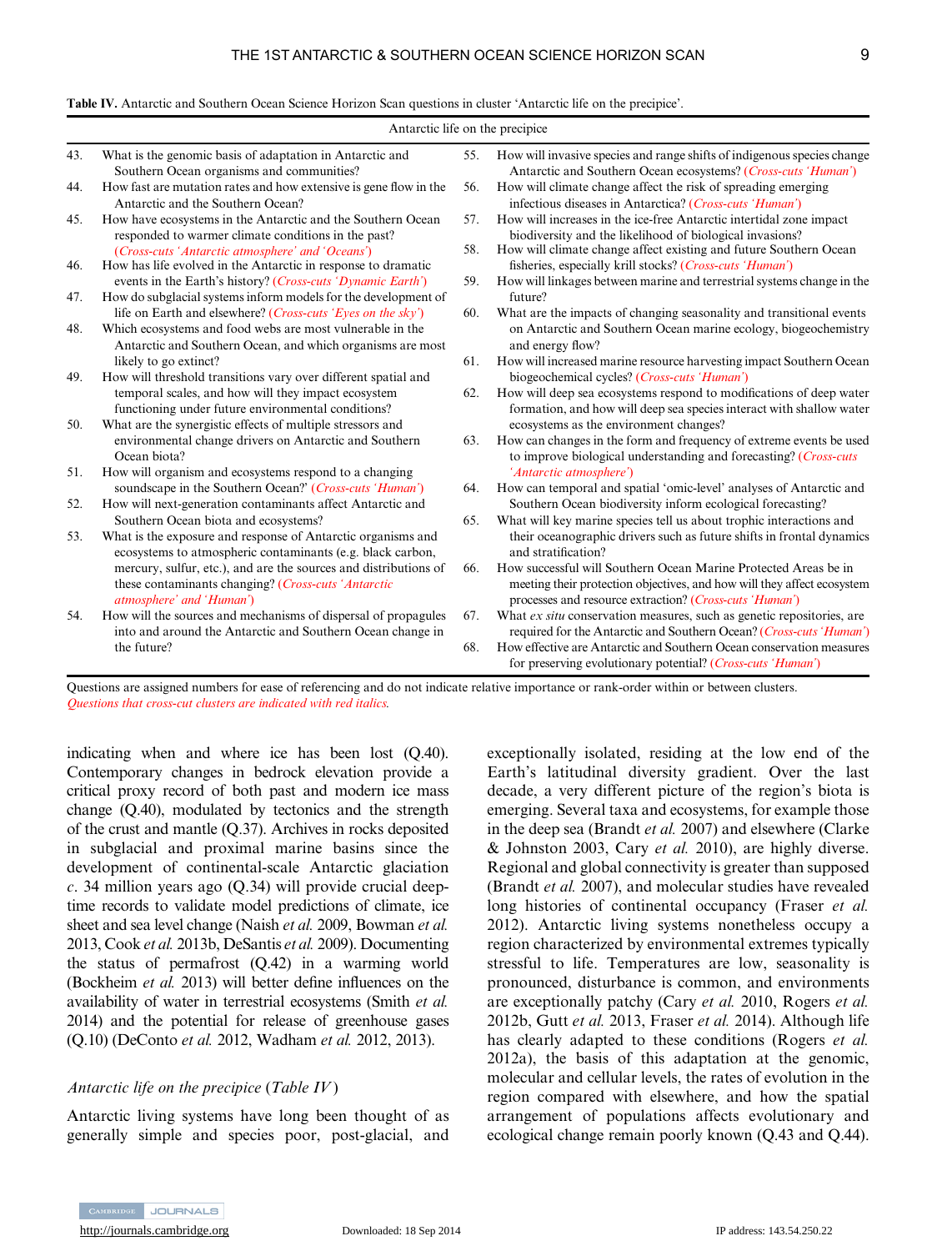<span id="page-9-0"></span>Antarctic taxa are rarely involved in global analyses of evolutionary rate variation (Convey et al. [2014](#page-13-0)), despite the fundamental scientific insights that doing so will bring. Although variation in diversity among groups is appreciated, fresh perspectives are required to understand the role of past events and to elucidate the drivers of diversification that underlie such variation. These include investigation of past events in the Earth's history, and modern 'omic' and ecological approaches (Q.45, Q.46 and Q.47). Such understanding, as well as that obtained from investigating the relative roles of phenotypic plasticity and among-generational change (Gutt et al. [2012](#page-14-0)), is also important for forecasting individual and population-level responses to modern environmental change (Q.11, Q.48, Q.58 and Q.63). Such change impacts diversity, and genomic and food resources (Tin et al. [2009,](#page-15-0) Chown et al. [2012b,](#page-13-0) Turner et al. [2013](#page-15-0)).

In Antarctic marine systems, environmental change drivers include changing climates, sea ice and wind conditions, ocean acidification, increasing resource exploitation, pollution and the threat of biological invasions, and in turn will have important impacts on key processes such as  $CO<sub>2</sub>$  uptake  $(Q.22, Q.23, Q.52, Q.52)$ Q.54, Q.57, Q.60, Q.61 and Q.65). Connections between shallower water and deep sea species and ecosystems, and the effect of modifications of deep water formation and environmental change on these interactions are poorly understood (Q.62). For terrestrial systems, the drivers include climate change, the impacts of invasive alien species, local pollution and increasing human impacts (Q.52, Q.53 and Q.54). Changing infectious disease risks are important in both systems (Kerry & Riddle [2009\)](#page-14-0), and for humans, but these risks and their consequences are little investigated (Q.56 and Q.80).

While studies of the outcomes of single change drivers are underway, investigations of interactions among them are uncommon (Byrne & Przeslawski [2013\)](#page-13-0). Nonetheless, it is clear that environments seldom vary in a simple way, and that many kinds of environmental change are simultaneously taking place. Investigating such interactions is complicated by the difficulty of the large experiments required. New techniques will be needed to overcome these limitations (Q.50 and Q.64). Because many systems have thresholds, which are often irreversible (Barnosky et al. [2012](#page-13-0)), incorporating forecasts of when such thresholds may be reached, especially in response to extreme events, is a critical requirement for future work (Q.49 and Q.63). Little is known about how crossing these thresholds might affect Antarctic biodiversity and its increasing importance as a valuable resource for human livelihoods.

Likewise, knowledge is scant about how changing physical conditions, such as permafrost on land, sea ice change in the intertidal and deep water formation, might affect biodiversity, or whether some taxa may be used as indicators of the impacts of these changes (Q.42, Q.62 and Q.65). Major marine monitoring programmes currently rely on specific species as biological indicators, but among these species variable and incongruent responses are already clear (Constable et al. [2014](#page-13-0)). The mechanisms that underlie these trends and how they relate to other taxa and ecosystems are unknown. Management responses, to secure the biodiversity and resources of the region are dependent on such information. Conservation management actions also depend on other knowledge, such as being able to distinguish range shifts from anthropogenic introductions in marine and terrestrial systems (Chown et al. [2012a](#page-13-0)) (Q.55 and Q.66). Genetic repositories and similar ex situ conservation measures will serve critical roles in defining and preserving existing biodiversity (Q.67), though they are little explored in the region. Conservation approaches to secure evolutionary

Table V. Antarctic and Southern Ocean Science Horizon Scan questions in clusters 'Near-Earth space and beyond – eyes on the sky' and 'Human presence in Antarctica'.

|     | Near-Earth space and beyond $-$ eyes on the sky                                                                         |     | Human presence in Antarctica                                                                                                            |
|-----|-------------------------------------------------------------------------------------------------------------------------|-----|-----------------------------------------------------------------------------------------------------------------------------------------|
| 69. | What happened in the first second after the universe began?                                                             | 74. | How can natural and human-induced environmental changes be                                                                              |
| 70. | What is the nature of the Dark Universe and how is it<br>affecting us?                                                  |     | distinguished, and how will this knowledge affect Antarctic<br>governance? ( <i>Cross-cuts all other clusters</i> )                     |
| 71. | What are the differences in the inter-hemispheric conjugacy<br>between the ionosphere and that in the lower, middle and | 75. | What will be the impacts of large-scale, direct human modification of<br>the Antarctic environment? (Cross-cuts 'Antarctic life')       |
|     | upper atmospheres, and what causes those differences?                                                                   | 76. | How will external pressures and changes in the geopolitical                                                                             |
| 72. | How does space weather influence the polar ionosphere and                                                               |     | configurations of power affect Antarctic governance and science?                                                                        |
|     | what are the wider implications for the global atmosphere?<br>(Cross-cuts 'Antarctic atmosphere')                       | 77. | How will the use of Antarctica for peaceful purposes and science be<br>maintained as barriers to access change?                         |
| 73. | How do the generation, propagation, variability and<br>climatology of atmospheric waves affect atmospheric              | 78. | How will regulatory mechanisms evolve to keep pace with Antarctic<br>tourism?                                                           |
|     | processes over Antarctica and the Southern Ocean?                                                                       | 79. | What is the current and potential value of Antarctic ecosystem services?                                                                |
|     | (Cross-cuts 'Antarctic atmosphere')                                                                                     | 80. | How will humans, diseases and pathogens change, impact and adapt to<br>the extreme Antarctic environment? (Cross-cuts 'Antarctic life') |

Questions are assigned numbers for ease of referencing and do not indicate relative importance or rank-order within or between clusters. Questions that cross-cut clusters are indicated with red italics.

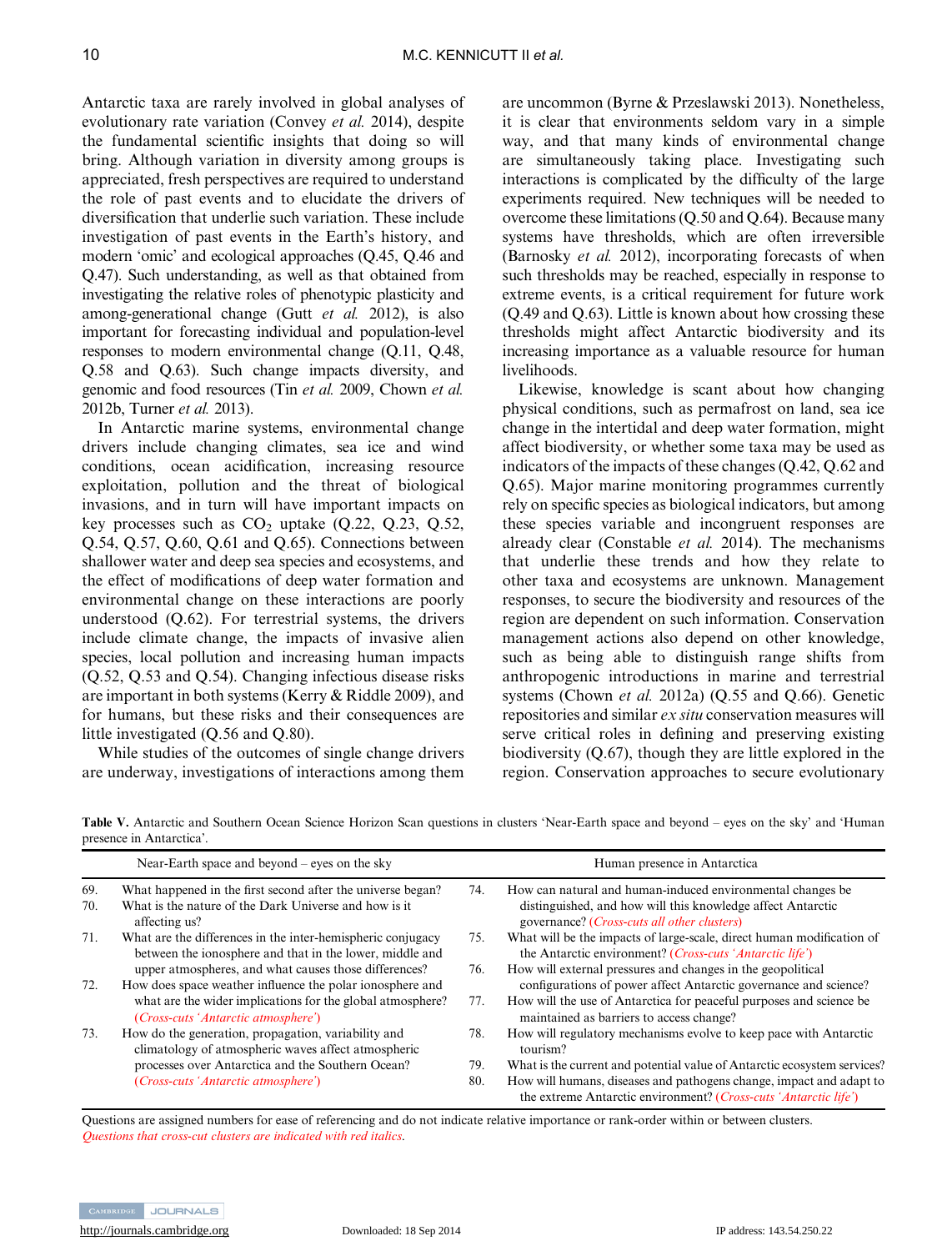potential are similarly underexplored though important (Q.68). To date, much management action has dealt separately with the marine and terrestrial environments, as a consequence both of political convenience and of a lack of evidence about the changing links between these systems. Future action will require tighter integration of understanding and management (Q.59, Q.74 and Q.75).

# Near-Earth space and beyond – eyes on the sky ([Table V](#page-9-0))

Looking outward into space from Antarctica holds the promise of answering long-standing cosmological questions about our place in the universe and whether we are alone. Antarctica offers a unique vantage point from which to observe space, ranging from the upper levels of the atmosphere to the edge of the universe. Astrophysical observations require minimum interference from the Earth's atmosphere; low thermal background, low absorption and high angular resolution. Programmes that benefit most from these conditions are those aimed at understanding the overarching processes in the universe, from the origin of structure in the first few moments after the Big Bang (Q.69), through the nature of dark matter (Q.70) and the evolution of galaxies, to the birth and life-cycle of stars, and the formation of planetary systems around those stars. Antarctic observatories can be justified only for science that cannot be done cost-effectively, or at all, from lower latitude locations.

The Antarctic plateau is the only place on Earth where space observations at terahertz frequencies can be efficiently conducted (Yang et al. [2010](#page-15-0)), and blue ice areas are ideal for meteorite collection where ice flow and ablation bring them to the surface (Harvey [2003\)](#page-14-0). Experiments already deployed at the South Pole, on the Antarctic high-plateau and as balloon payloads have demonstrated the advantages of observing space from Antarctica (Burton [2010](#page-13-0)). Key understanding of many aspects about the birth of the universe has come from Cosmic Microwave Background observations from the South Pole and McMurdo Stations (De Bernardis et al. [2000,](#page-13-0) Hanson et al. [2013](#page-14-0), Ade et al. [2014\)](#page-13-0). Dark matter makes up some 27% of the universe, while dark energy represents another 69%. 'Normal' matter makes up the remaining 4%, although even this includes ultra-high energy particles whose origin is unknown (Hoover *et al.*) [2010\)](#page-14-0). Identifying the origin of neutrinos is yet another puzzle (Aartsen et al. [2013](#page-13-0)). Unravelling the mysteries of the Dark Universe is one of the Twenty-first Century's most intriguing challenges (Q.70). Twenty years ago, no planets were known outside the solar system. As of May 2014, over 1700 planets around other stars have been confirmed (NASA 2014). In 20 years' time, studies of the atmospheric composition of these extra-solar planets should be routine and a major goal is detection of the presence of extra-terrestrial life. The diversity and evolution of Antarctic life may hold clues to the existence of life elsewhere in the universe and how best to unequivocally detect it (Q.47).

Conditions in interplanetary space, and how changes in this environment affect Earth's upper atmosphere, are known as 'space weather'. Inter-hemispheric conjugacy is the simultaneous response of magnetically paired regions of the Earth's two hemispheres to external forcing. Understanding this phenomenon in the polar regions remains a challenge. The extent to which conjugacy varies throughout the upper regions of the atmosphere is unknown (Q.71). The polar regions are particularly susceptible to the effects of space weather, as mass, momentum and energy of the solar wind are funnelled down the Earth's magnetic field lines. Understanding how the solar wind affects the polar upper atmosphere, and how these effects propagate around the globe, is a pressing scientific challenge with significant financial implications (Q.72). Upper atmospheric disturbances have the potential to disrupt communications, GPS navigation and electrical power systems. Therefore, a capability to predict space weather, and its impact, is vital (Baker et al. [2012](#page-13-0)).

Atmospheric waves range in scale from localized disturbances to planetary-scale waves (e.g. Rossby waves; Lanzerotti & Park [2013](#page-14-0)). They include predictable phenomena, such as atmospheric tides, and one-off events as a result of, for example, earthquakes. Understanding the effect that waves generated in the polar regions have on the rest of the globe is crucial to the further development of global climate models (Q.73).

# Human presence in Antarctica (Table  $V$ )

The presence of humans in the Antarctic region is multifaceted. While human impacts are well understood in some contexts (Frenot et al. [2005](#page-14-0), Tin et al. [2009](#page-15-0), Klein et al. [2014\)](#page-14-0), in others they are not as well characterized. Human activities far removed from Antarctica also have an influence on the Antarctic environment, including ozone depletion (Q.11), climate warming (various Qs) and atmospheric transport of pollutants (Q.52 and Q.53). Indications are that human presence in the Antarctic will increase and diversify in the next two decades (Chown et al. [2012b](#page-13-0), Woehler et al. [2013](#page-15-0)). Pressures to exploit Antarctic fisheries and oil, gas and mineral deposits are expected to increase as the global population grows (Q.58). Interest in discovering new biological products and pressures from tourism are both mounting and may diminish Antarctic wilderness values (Q.78). Possible land-based and expanded adventure tourism may strain current tourism regulatory regimes (Bastmeijer et al. [2008\)](#page-13-0). Technological advances and climate change may enable large-scale, direct human modifications of the

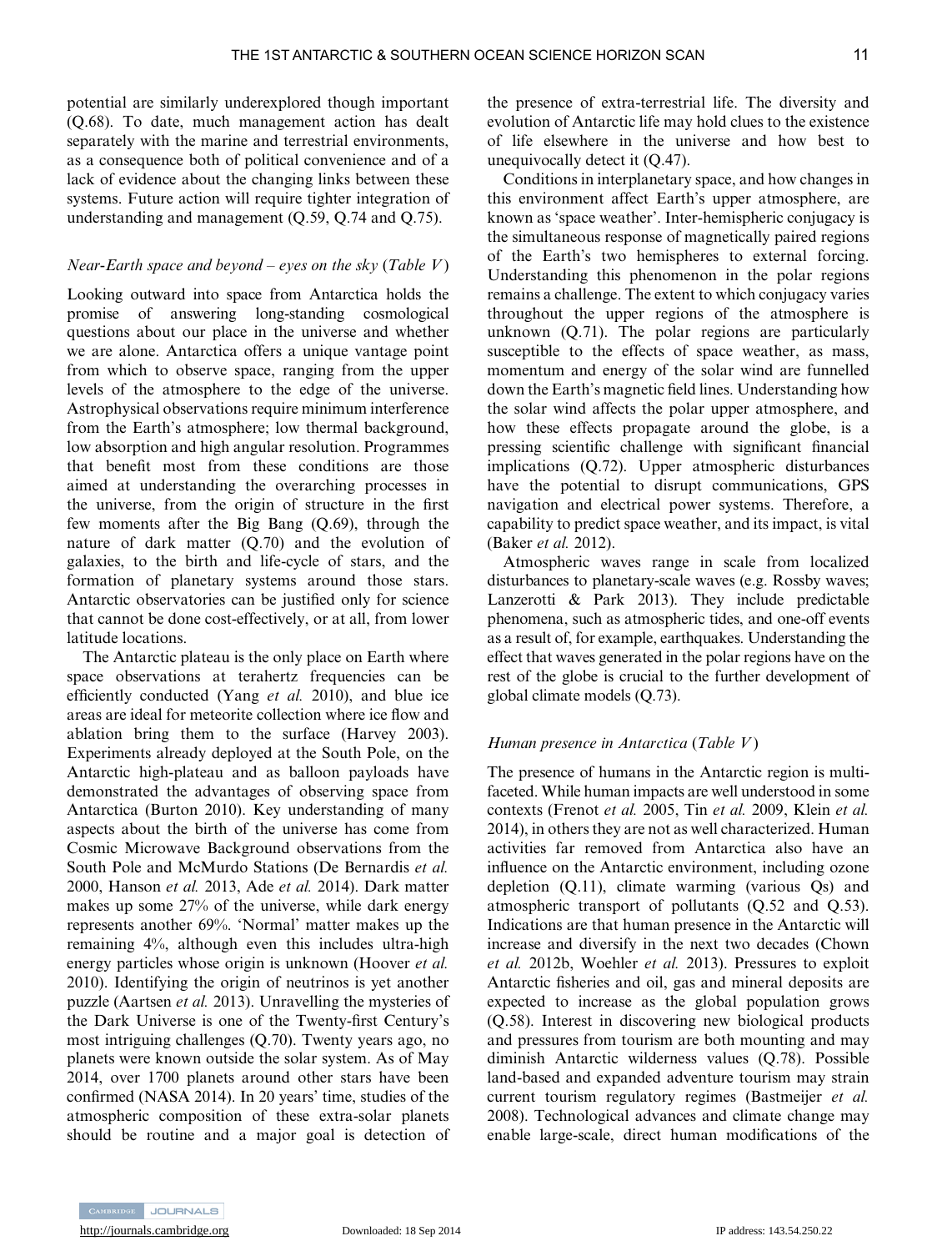Antarctic environment and facilitate access to regions once thought to be protected by their sheer isolation and inhospitable nature (Q.75 and Q.77). As more people visit and the scope of activities diversifies, the risk of introduction of invasive species (Q.55), diseases and pathogens, whose impacts and abilities to adapt to the Antarctic environment are now only beginning to be understood (Frenot et al. [2005,](#page-14-0) Convey et al. [2014](#page-13-0)), will increase (Q.56 and Q.80). How humans themselves, and their behaviours, will adapt to and mitigate the risks of more frequent and longer stays in this extreme environment remains an open question (Q.80).

While many states have yet to accede to the Antarctic Treaty and its conservation measures and conventions, national interest in establishing or expanding operations in Antarctica signal changing priorities and motivations for a presence in the region (Q.76) (Brady [2012\)](#page-13-0). The Antarctic governance regime is being tested by these pressures as it manages progressively more intractable environmental concerns within a changing Antarctic security and geopolitical framework (Q.76) (Hemmings [2009](#page-14-0), Dodds [2010,](#page-13-0) Rothwell [2010](#page-15-0), Joyner [2011,](#page-14-0) Chown et al. [2012b](#page-13-0), Foster [2013](#page-13-0), Hemmings et al. [2013\)](#page-14-0).

Antarctic international governance, and much of the co-operation in scientific endeavours, is grounded in the Antarctic Treaty System. The number of nations that are signatories or have acceded to the regulatory framework of the Antarctic Treaty has increased in recent years (e.g. Monaco 2008, Belarus 2009, Portugal 2011, Malaysia 2011 and Pakistan 2012) and now number fifty. This includes a significant percentage of the world's population; however, it is less than 26% of the 193 member nations of the United Nations, and there are noticeable regions of the world that are not represented, including Africa and the Middle East. Since the inception of the Treaty, only 17 additional countries have risen to the level of a signatory which allows full participation in decision making. National interest in establishing or expanding operations has led to the establishment of new Antarctic stations (e.g. Belgium, India, China and Korea), the replacement of aging stations (e.g. UK and Germany) and the building of ice capable ships to increase access (e.g. China and Korea). States that have not acceded to the Antarctic Treaty may have interests in resource exploitation in the Antarctic, and non-state actors may become important. External pressures and changing global geopolitical configurations may adversely affect Antarctic governance and the conduct of science (Q.77).

Many of the challenges resulting from the presence of humans in Antarctica can only be addressed with a sound science evidence base. If Antarctica's ecosystems and intrinsic values are to be protected, lessons learned elsewhere and the principles of modern conservation science must be applied (Shaw et al. [2014](#page-15-0)). The efficacy of various conservation strategies will depend on being able to document attainment of their objectives through sciencebased approaches (Q.51, Q.66 and Q.68). The goal of sustainable management of marine resource extraction, such as fisheries, can best be supported through evidencebased management within the context of a changing climate (Q.58 and Q.61). Robust predictions of future human activities in Antarctica and understanding the value humans place on Antarctica (Grant et al. [2013](#page-14-0)) (Q.79) are essential. The recognition of the role that humans play in observed change relies on being able to discern anthropogenic change from natural variability to inform conservation and protection efforts, and policy making (Q.74).

# The way forward

# Technological challenges and extraordinary logistical requirements

Answering the 80 scientific questions identified through the horizon scan will require solutions to a wide array of technological challenges, and extraordinary logistical support and access to Antarctica and the Southern Ocean. Innovative experimental designs, new applications of existing technology, invention of next-generation technologies and the development of novel air-, spaceand animal-borne observing or logging technologies will be essential. Methodologies, instruments and sensors, from those that can probe at the cellular level to those that can see to the edge of the universe, will be needed. Some of these observing technologies will need to be autonomously deployed for extended periods. New, unbiased and 'clean' methodologies are required for the retrieval of samples of air, biota, sediment, rock, ice and water under challenging conditions in remote locations such as beneath ice shelves, the deep sea and under ice sheets.

Future research in Antarctica will require expanded, year-round access to the continent and the Southern Ocean. Innovation is also needed to allow those who may never go to the ice to access information, data and samples in real-time or through archives, databases and repositories. Improved coupled, integrated models are essential to portray what is a highly inter-connected and inter-dependent system of systems, if predictions with the precision and spatial resolution that are required for policy and decision making are to be possible. Astrophysics research, including cosmology, will require exquisitely sensitive sensors and facilities to house these capabilities on the high Antarctic plateau and deploy on ultra-long duration balloons. Networks of stations that continuously monitor the Earth's upper atmosphere in both polar regions will be essential to support near-Earth space research. Barriers to international collaboration need to be minimized, and new innovative, mutually beneficial and efficient models for partnerships that share



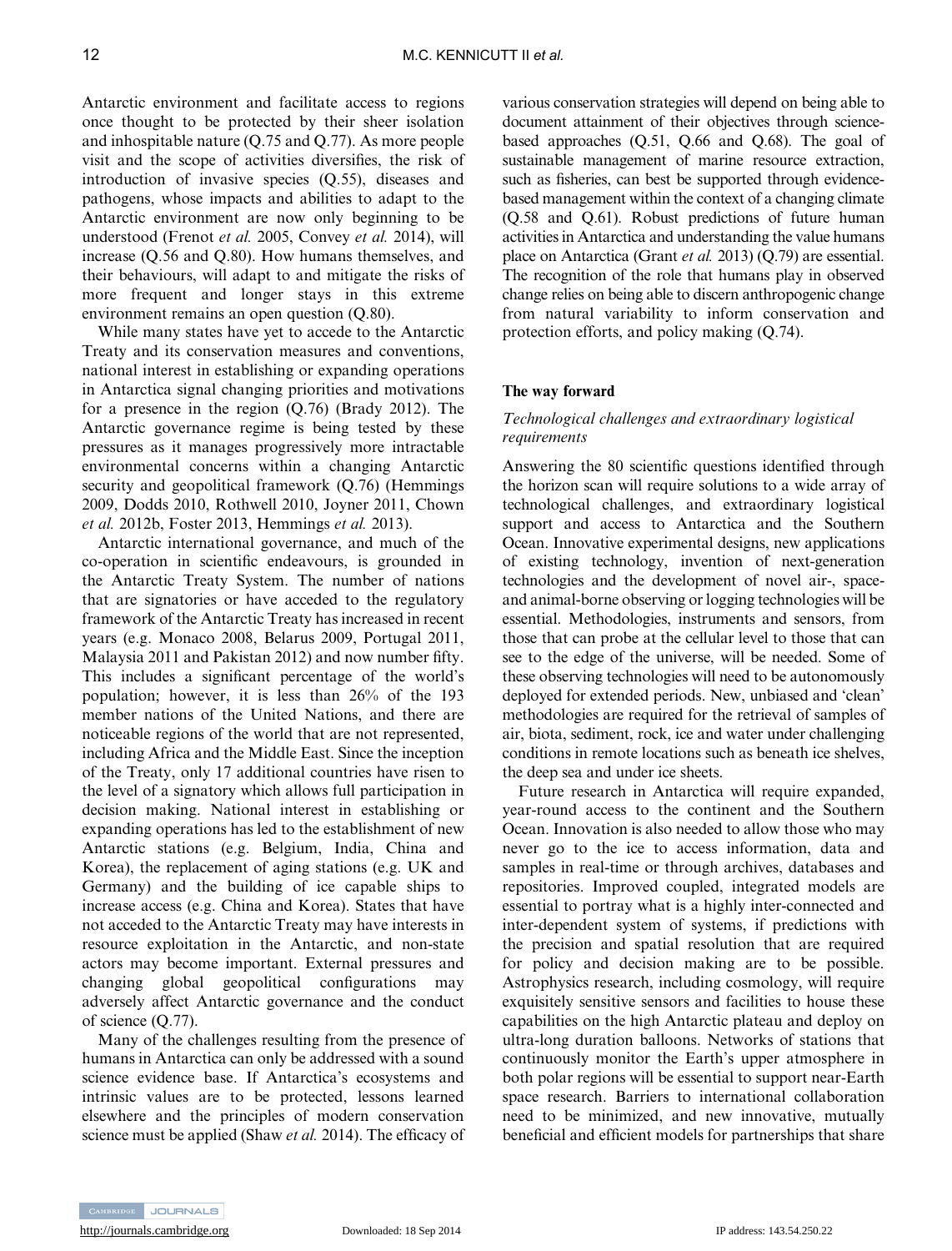ideas, data, logistics and facilities need to be explored. In turn, enhanced science support will require innovative and effective conservation and policy regimes to facilitate science while minimizing environmental compromises.

# Horizon scan lessons learned

As the 1st Antarctic and Southern Ocean Science Horizon Scan, this view of the future will need to be revised and updated on a regular basis taking into account the latest scientific and global developments. Each scan begins with a set of assumptions and the current state-of-knowledge, and these underpinnings will undoubtedly change over time. Regular and sustained forward thinking exercises allow for course corrections and recognition of emerging trends that are critical to shorter timeframe strategic planning efforts.

Several lessons learned from this exercise will benefit future horizon scans. Preparation and consultation leading up to the final gathering of experts is essential to optimize the limited time available. A key element of the philosophy of a horizon scan is to set aside self-interest and short-term needs, and to focus on the future of the science a whole. Early selection and engagement of a sub-set of people to lead discussions and produce scan reports is essential. A cadre of experienced assistants conversant with the technologies and methodologies of the scan is critical for ensuring that Retreat time is well spent and the process is efficiently managed. Sorting (binning) of questions at the onset, scheduling and merging of sessions during the Retreat, clustering of final questions, and naming of clusters/themes are all important elements of the process that require extensive discussion. The final cluster/theme 'names' are important in outreach and dissemination of the outcomes beyond the experts.

An extensive and well organized plan for the dissemination of horizon scan outputs is essential to optimize impact and visibility. Antarctic and Southern Ocean science objectives and questions should be globally connected and not overly parochial, having relevance beyond the region while maintaining a place for individual researchers and curiosity-driven science. The breadth of modern Antarctic science is wide and there are many 'communities'. Any vision must capture this full view with special effort to ensure that smaller communities are adequately represented. In the end, Antarctic and Southern Ocean science competes with all other areas of science for resources and is best justified on the excellence, impact and uniqueness of the opportunity.

# The promise of Antarctic and Southern Ocean science

Society faces many daunting, global-scale issues including a warming atmosphere and ocean, rising sea level and threats to living systems and the services they deliver. Antarctic and Southern Ocean science has been (Nature web focus 2014), and will continue to be, critical for discerning how human actions are altering our planet. Building on the foundations of past successes, the new knowledge to be gained from next-generation Antarctic and Southern Ocean science will be essential for informing society's decisions as we try to discern those actions that are most likely to affect our planet's present trajectory.

The first horizon scan has laid out a detailed and ambitious roadmap that will require a co-ordinated portfolio of international scientific efforts to realize the potential offered by science in the southern polar regions. Furthermore, Antarctic science underpins the management and governance of Antarctica through the Antarctic Treaty System. The maintenance of the region as an international place for peace and scientific research relies on authoritative and objective scientific advice. Co-ordination of Antarctic and Arctic research will also be increasingly important, as both poles exert influences and respond to changes in the earth and climate systems in ways not seen elsewhere on the planet. A co-ordinated portfolio of cross-disciplinary science, based on new models of international collaboration, will be essential. No one scientist, programme or even nation can reach these lofty aspirations alone, and success will be borneout by the practical solutions delivered as we navigate our way together into an uncharted future.

# Acknowledgements

The authors of this paper and the organizers of the 1st SCAR Antarctic and Southern Ocean Science Horizon Scan recognize the financial support that made this event possible. Major financial support was provided by the Tinker Foundation. Substantial financial support was provided by Antarctica New Zealand, The New Zealand Antarctic Research Institute, the Scientific Committee on Antarctic Research (SCAR), the Council of Managers of National Antarctic Programs (COMNAP), the Alfred Wegner Institut, Helmholtz Zentrum für Polar und Meeresforschung (Germany), and the British Antarctic Survey (UK). Support was provided by the Antarctic Climate & Ecosystems Cooperative Research Centre (Australia), the Canadian Polar Commission, the Climate and Cryosphere Program, the Instituto Antártico Chileno, Kelly Tarlton's Sea Life Aquarium, the Korean Polar Research Institute, Monash University (Australia), the National Institute of Polar Research (Japan), New Zealand Post, the Polar Research Institute of China, the Programma Nazionale di Ricerche in Antartide (Italy) and the University of Malaya. The support of the SCAR Secretariat and Antarctica New Zealand staff is gratefully recognized. The authors thank three anonymous reviewers for their constructive

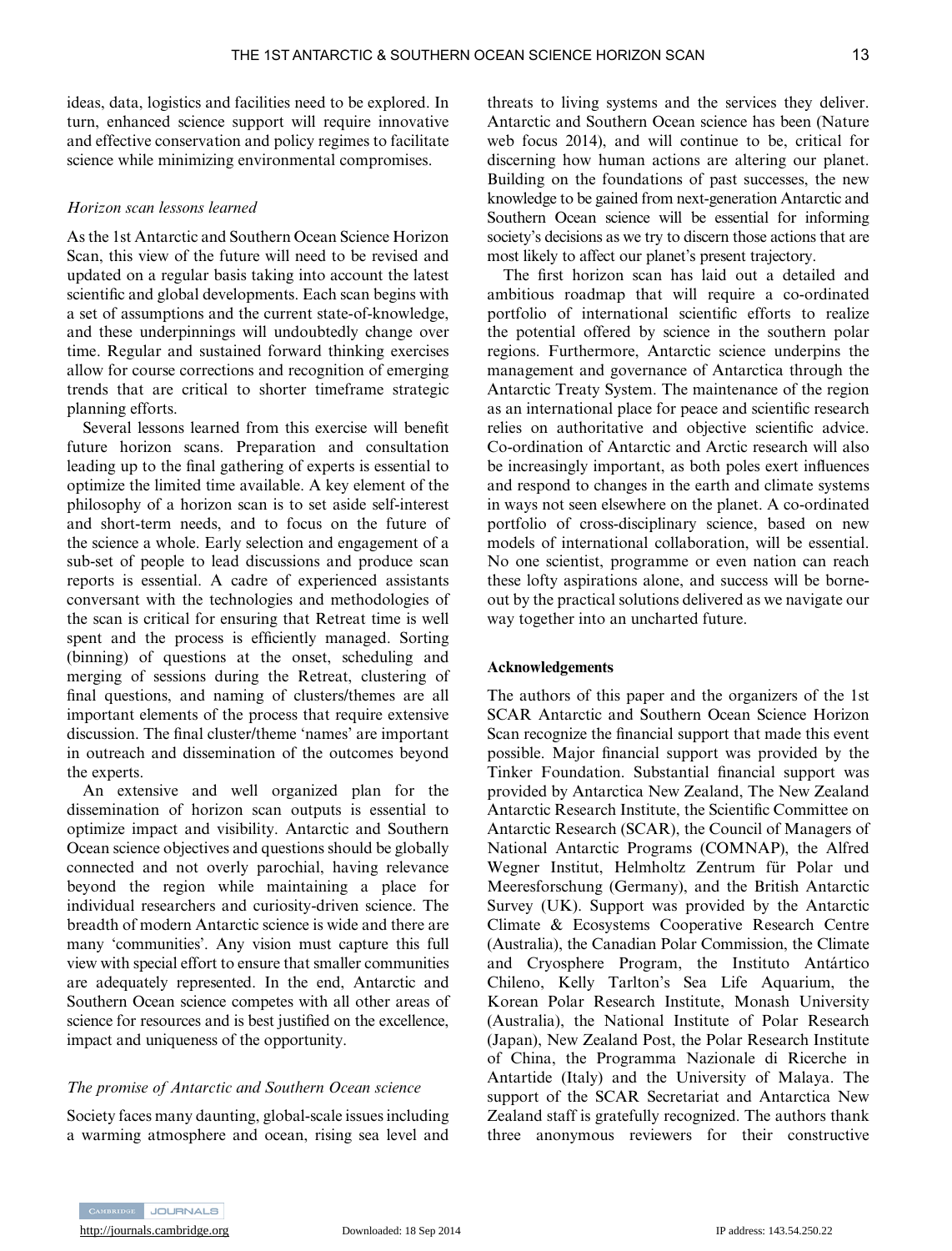<span id="page-13-0"></span>comments that improved the manuscript. Finally, thank you to those that submitted questions and nominated Retreat attendees. The contribution of each author is specified in Supplemental Table S1.

#### Supplemental material

Two supplemental tables will be found at [http://dx.doi.](http://dx.doi.org/10.1017/S0954102014000674) [org/10.1017/S0954102014000674.](http://dx.doi.org/10.1017/S0954102014000674)

## **References**

- AARTSEN, M.G., ABBASI, R., ABDOU, Y. et al.; ICECUBE COLLABORATION. 2013. Measurement of atmospheric neutrino oscillations with IceCube. Physical Review Letters, 111, 10.1103/PhysRevLett. 111.081801.
- ADE, P.A.R., AIKIN, R.W., BARKATS, D., et al.; BICEP2 COLLABORATION. 2014. Detection of B-mode polarization at degree angular scales by BICEP2. Physical Review Letters, 112, 10.1103/ PhysRevLett.112.241101.
- BAKER, D.N., LI, X., PULKKINEN, A., NGWIRA, C.M., MAYS, M.L., GALVIN, A.B. & SIMUNAC, K.D.C. 2012. A major solar eruptive event in July 2012: defining extreme space weather scenarios. Space Weather - The International Journal of Research and Applications, 11, 585–591.
- BARNOSKY, A.D., HADLY, E.A., BASCOMPTE, J., et al. 2012. Approaching a state shift in Earth's biosphere. Nature, 486, 52–58.
- BASTMEIJER, K., LAMERS, M. & HARCHA, J. 2008. Permanent land-based facilities for tourism in Antarctica: the need for regulation. Review of European Comparative & International Environmental Law, 17, 84–99.
- BINTANJA, R., VAN OLDENBORGH, G.J., DRIJFHOUT, S.S., WOUTERS, B. & KATSMAN, C.A. 2013. Important role for ocean warming and increased ice-shelf melt in Antarctic sea-ice expansion. Nature Geoscience, 6, 376–379.
- BOCKHEIM, J., VIEIRA, G., RAMOS, M., LÓPEZ-MARTÍNEZ, J., SERRANO, E., GUGLIELMIN, M., WILHELM, K. & NIEUWENDAM, A. 2013. Climate warming and permafrost dynamics in the Antarctic Peninsula region. Global and Planetary Change, 100, 215–223.
- BÖNING, C.W., DISPERT, A., VISBECK, M., RINTOUL, S.R. & SCHWARZKOPF, F.U. 2008. The response of the Antarctic Circumpolar Current to recent climate change. Nature Geoscience, 1, 864–869.
- BOWMAN, V.C., FRANCIS, J.E. & RIDING, J.B. 2013. Late Cretaceous winter sea ice in Antarctica? Geology, 41, 1227–1230.
- BRADY, A.M. 2012. Polar stakes: China's polar activities as a benchmark for intentions. China Brief, 12, 11–15.
- BRANDT, A., GOODAY, A.J., BRANDAO, S.N. et al. 2007. First insights into the biodiversity and biogeography of the Southern Ocean deep sea. Nature, 447, 307–311.
- BROMWICH, D.H., NICOLAS, J.P., MONAGHAN, A.J., LAZZARA, M.A., KELLER, L.M., WEIDNER, G.A. & WILSON, A.B. 2013. Central West Antarctica among the most rapidly warming regions on Earth. Nature Geoscience, 6, 139–145.
- BURTON, M.G. 2010. Astronomy in Antarctica. Astronomy and Astrophysics Review, 18, 417–469.
- BYRNE, M. & PRZESLAWSKI, R. 2013. Multistressor impacts of warming and acidification of the ocean on marine invertebrates' life histories. Integrative and Comparative Biology, 53, 582–596.
- CARSON, C.J., MCLAREN, S., ROBERTS, J.L., BOGER, S.D. & BLANKENSHIP, D.D. 2014. Hot rocks in a cold place: high sub-glacial heat flow in East Antarctica. Journal of the Geological Society, 171, 9–12.
- CARY, S.C., MCDONALD, I.R., BARRETT, J.E. & COWAN, D.A. 2010. On the rocks: the microbiology of Antarctic Dry Valley soils. Nature Reviews Microbiology, 8, 129–138.
- CHOWN, S.L., HUISKES, A.H.L., GREMMEN, N.J.M. et al. 2012a. Continent-wide risk assessment for the establishment of nonindigenous species in Antarctica. Proceedings of the National Academy of Sciences of the United States of America, 109, 4938–4943.
- CHOWN, S.L., LEE, J.E., HUGHES, K.A. et al. 2012b. Challenges to the future conservation of the Antarctic. Science, 337, 158–159.
- CLARKE, A. & JOHNSTON, N.M. 2003. Antarctic marine benthic diversity. Oceanography and Marine Biology: an Annual Review, 41, 47–114.
- CONSTABLE, A.J., MELBOURNE-THOMAS, J., CORNEY, S.P., et al. 2014. Climate change and Southern Ocean ecosystems I: how changes in physical habitats directly affect marine biota. Global Change Biology, 10.1111/gcb.12623.
- CONVEY, P., CHOWN, S.L., CLARKE, A., et al. 2014. The spatial structure of Antarctic biodiversity. Ecological Monographs, 84, 203–244.
- COOK, C.N., POSSINGHAM, H.P. & FULLER, R.A. 2013a. Contribution of systematic reviews to management decisions. Conservation Biology, 27, 902–915.
- COOK, C.P., VAN DE FLIERDT, T., WILLIAMS, T., et al. 2013b. Dynamic behaviour of the East Antarctic Ice Sheet during Pliocene warmth. Nature Geoscience, 6, 765–769.
- CORR, H.F.J. & VAUGHAN, D.G. 2008. A recent volcanic eruption beneath the West Antarctic Ice Sheet. Nature Geoscience, 1, 122–125.
- DALZIEL, I.W.D. 2013. Antarctica and supercontinental evolution: clues and puzzles. Earth and Environmental Science Transactions of the Royal Society of Edinburgh, 104, 3–16.
- DE BERNARDIS, P., ADE, P.A.R., BOCK, J.J., et al. 2000. A flat Universe from high-resolution maps of the cosmic microwave background radiation. Nature, 404, 955–959.
- DECONTO, R.M. & POLLARD, D. 2003. Rapid Cenozoic glaciation of Antarctica induced by declining atmospheric  $CO<sub>2</sub>$ . Nature, 421, 245–249.
- DECONTO, R., GALEOTTI, S., PAGANI, M., TRACY, D., SCHAEFER, K., ZHANG, T.J., POLLARD, D. & BEERLING, D.J. 2012. Past extreme warming events linked to massive carbon release from thawing permafrost. Nature, 484, 87–91.
- DESANTIS, L., LEVY, R., NAISH, T., RACK, F., DECONTO, R. & ESCUTIA, C. 2009. Proposal for future Antarctic margin paleoclimate scientific drilling under the IODP. INVEST white paper. Granada: SCAR-ACE Symposium, 18 pp.
- DING, Q.H., STEIG, E.J., BATTISTI, D.S. & KUTTEL, M. 2011. Winter warming in West Antarctica caused by central tropical Pacific warming. Nature Geoscience, 4, 398–403.
- DODDS, K. 2010. Governing Antarctica: contemporary challenges and the enduring legacy of the 1959 Antarctic Treaty. Global Policy, 1, 108–115.
- ELLIOT, D.H. & FLEMING, T.H. 2004. Occurrence and dispersal of magmas in the Jurassic Ferrar Large Igneous Province, Antarctica. Gondwana Research, 7, 223–237.
- FOSTER, C.F. 2013. Antarctic resources and human security. In HEMMINGS, A.D., ROTHWELL, D.R. & SCOTT, K.N., eds. Antarctic security in the twenty-first century: legal and policy perspectives. London and New York, NY: Routledge, 154–171.
- FRANCIS, J.E., ASHWORTH, A., CANTRILL, D.J., CRAME, J.A., HOWE, J., STEPHENS, R., TOSOLINI, A.M. & THORN, V. 2008. 100 million years of Antarctic climate evolution: evidence from fossil plants. In Cooper, A. K., BARRETT, P.J., STAGG, H., STOREY, B., STUMP, E., WISE, W. & THE 10TH ISAES EDITORIAL TEAM. eds. Antarctica: a keystone in a changing world. Washington, DC. The National Academic Press, 19–27.
- FRASER, C.I., NIKULA, R., RUZZANTE, D.E. & WATERS, J.M. 2012. Poleward bound: biological impacts of Southern Hemisphere glaciation. Trends in Ecology & Evolution, 27, 462–471.
- FRASER, C.I., TERAUDS, A., SMELLIE, J., CONVEY, P. & CHOWN, S.L. 2014. Geothermal activity helps life survive glacial cycles. Proceedings of the National Academy of Sciences of the United States of America, 111, 5634–5639.



<http://journals.cambridge.org> Downloaded: 18 Sep 2014 IP address: 143.54.250.22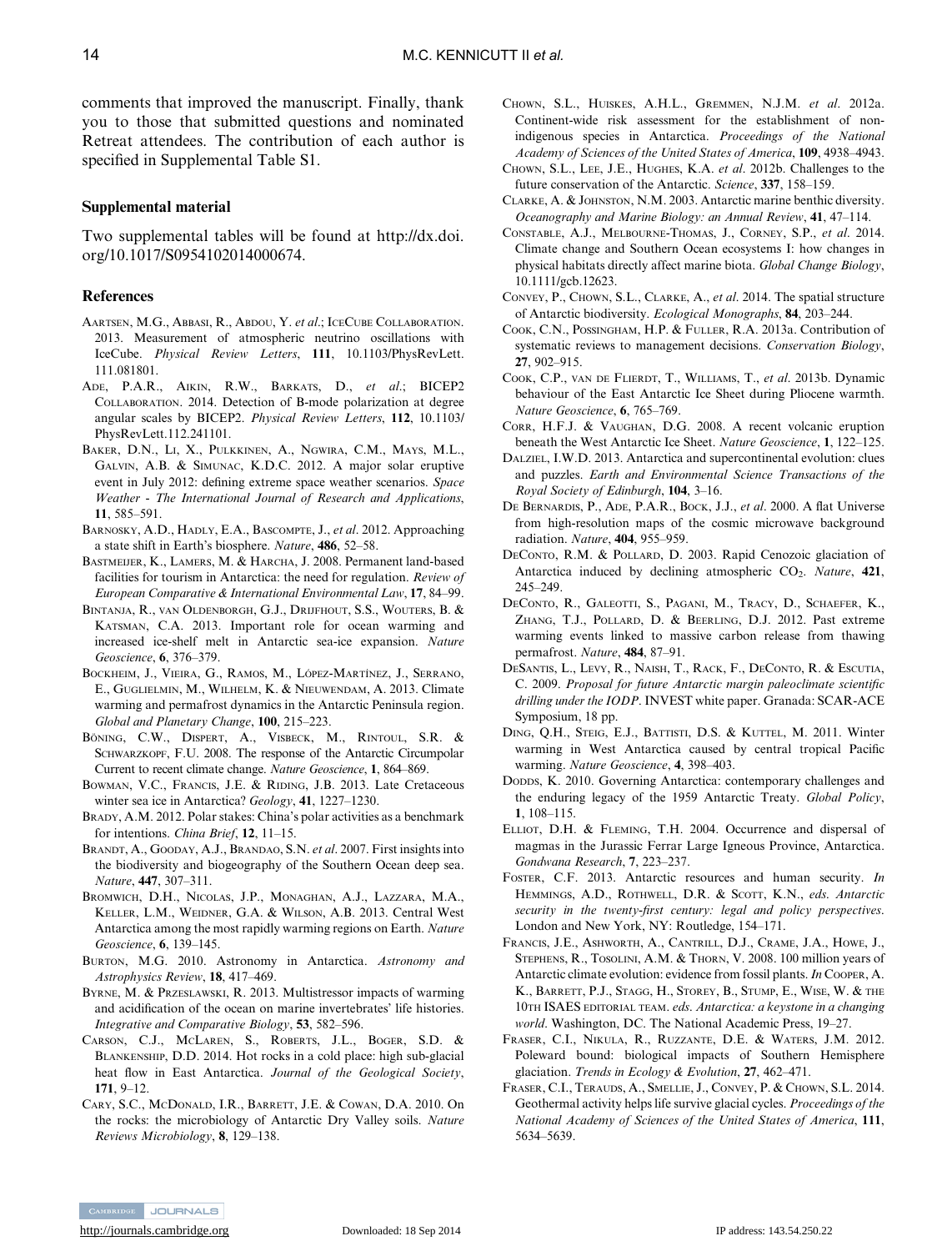- <span id="page-14-0"></span>FRENOT, Y., CHOWN, S.L., WHINAM, J., SELKIRK, P.M., CONVEY, P., SKOTNICKI, M. & BERGSTROM, D.M. 2005. Biological invasions in the Antarctic: extent, impacts and implications. Biological Reviews, 80, 45–72.
- GERUO, A., WAHR, J. & ZHONG, S. 2013. Computations of the viscoelastic response of a 3-D compressible Earth to surface loading: an application to Glacial Isostatic Adjustment in Antarctica and Canada. Geophysical Journal International, 192, 557–572.
- GILLE, S.T. 2008. Decadal-scale temperature trends in the Southern Hemisphere ocean. Journal of Climate, 21, 4749-4765.
- GÓMEZ, N., MITROVICA, J.X., TAMISIEA, M.E. & CLARK, P.U. 2010. A new projection of sea level change in response to collapse of marine sectors of the Antarctic ice sheet. Geophysical Journal International, 180, 623–634.
- GRANT, S.M., HILL, S.L., TRATHAN, P.N. & MURPHY, E.J. 2013. Ecosystem services of the Southern Ocean: trade-offs in decisionmaking. Antarctic Science, 25, 603-617.
- GROH, A., EWERT, H., SCHEINERT, M., FRITSCHE, M., RÜLKE, A., RICHTER, A., ROSENAU, R. & DIETRICH, R. 2012. An investigation of Glacial Isostatic Adjustment over the Amundsen Sea sector, West Antarctica. Global and Planetary Change, 98, 45–53.
- GUTT, J., ZURELL, D., BRACEGRIDLE, T.J., et al. 2012. Correlative and dynamic species distribution modelling for ecological predictions in the Antarctic: a cross-disciplinary concept. Polar Research, 31, 10.3402/polar.v31i0.11091.
- GUTT, J., GRIFFITHS, H.J. & JONES, C.D. 2013. Circumpolar overview and spatial heterogeneity of Antarctic macrobenthic communities. Marine Biodiversity, 43, 481–487.
- HANSON, D., HOOVER, S., CRITES, A., et al. (SPTPOL COLLABORATION). 2013. Detection of B-mode polarization in the cosmic microwave background with data from the South Pole telescope. Physical Review Letters, 111, 10.1103/PhysRevLett.111.141301.
- HARLEY, S.L., FITZSIMONS, I.C. & ZHAO, Y. 2013. Antarctica and supercontinent evolution: historical perspectives, recent advances and unresolved issues. Geological Society, London, Special Publications, 383, 1.1144/SP383.9.
- HARVEY, R. 2003. The origin and significance of Antarctic meteorites. Chemie der Erde-Geochemistry, 63, 93–147.
- HEMMINGS, A.D. 2009. From the new geopolitics of resources to nanotechnology: emerging challenges of globalism in Antarctica. Yearbook of Polar Law, 1, 55–72.
- HEMMINGS, A.D., ROTHWELL, D.R. & SCOTT, K.N. 2013. Antarctic security in a global context. In HEMMINGS, A.D., ROTHWELL, D.R. & SCOTT, K.N., eds. Antarctic security in the twenty-first century: legal and policy perspectives. London and New York, NY: Routledge, 328–336.
- HOLLAND, P.R. 2014. The seasonality of Antarctic sea ice trends. Geophysical Research Letters, 41, 4230–4237.
- HOOVER, S., NAM, J., GORHAM, P.W., et al.; ANITA COLLABORATION 2010. Observation of ultrahigh-energy cosmic rays with the ANITA balloon-borne radio interferometer. Physical Review Letters, 105, 10.1103/PhysRevLett.105.151101.
- JACCARD, S.L., HAYES, C.T., MARTÍNEZ-GARCÍAL, A., HODELL, D.A., ANDERSON, R.F., SIGMAN, D.M. & HAUG, G.H. 2013. Two modes of change in Southern Ocean productivity over the past million years. Science, 339, 1419–1423.
- JAMIESON, S.S.R., SUGDEN, D.E. & HULTON, N.R. 2010. The evolution of the subglacial landscape of Antarctica. Earth and Planetary Science Letters, 293, 1–27.
- JOYNER, C.C. 2011. Potential challenges to the Antarctic Treaty. In BERKMAN, P.A., LANG, M.A., WALTON, D.W.H. & YOUNG, O.R., eds. Science diplomacy: Antarctica, science, and the governance of international spaces. Washington, DC: Smithsonian Institution Scholarly Press, 97–102.
- JOUGHIN, I. & ALLEY, R.B. 2011. Stability of the West Antarctic Ice Sheet in a warming world. Nature Geoscience, 4, 506-513.
- JOUGHIN, I., SMITH, B.E. & MEDLEY, B. 2014. Marine ice sheet collapse potentially under way for the Thwaites Glacier basin, West Antarctica. Science, 344, 735–738.
- KERRY, K.R. & RIDDLE, M.J. 2009. Health of Antarctic wildlife. A challenge for science and policy. Berlin: Springer, 470 pp.
- KHATIWALA, S., TANHUA, T., FLETCHER, S.M., GERBER, M., DONEY, S. C., GRAVEN, H.D., GRUBER, N., MCKINLEY, G.A., MURATA, A., RIOS, A.F. & SABINE, C.L. 2013. Global ocean storage of anthropogenic carbon. Biogeosciences, 10, 2169–2191.
- KLEIN, A.G., SWEET, S.T., KENNICUTT, M.C. II, WADE, T.L., PALMER, T.A. & MONTAGNA, P. 2014. Long-term monitoring of the human impacts to the terrestrial environment at McMurdo Station. In TIN, T., LIGGETT, D., MAHER, P.T., LAMERS, M. Antarctic futures. Human engagement with the Antarctic environment. Berlin: Springer, 213–227 pp.
- LANZEROTTI, L.J. & PARK, C.G., eds. 2013. Upper atmosphere research in Antarctica. Washington, DC: American Geophysical Union, 264 pp.
- LEVITUS, S., ANTONOV, J.I., BOYER, T.P., BARANOVA, O.K., GARCIA, H.E., LOCARNINI, R.A., MISHONOV, A.V., REAGAN, J.R., SEIDOV, D., YAROSH, E.S. & ZWENG, M.M. 2012. World ocean heat content and thermosteric sea level change (0-2000 m), 1955–2010. Geophysical Research Letters, 39, 10.1029/2012GL051106.
- LI, X., HOLLAND, D.M., GERBER, E.P. & YOO, C. 2014. Impacts of the north and tropical Atlantic Ocean on the Antarctic Peninsula and sea ice. Nature, 505, 538–542.
- LLUBES, M., LANSEAU, C. & RÉMY, F. 2006. Relations between basal condition, subglacial hydrological networks and geothermal flux in Antarctica. Earth and Planetary Science Letters, 241, 655–662.
- LOUGH, A.C., WIENS, D.A., BARCHECK, C.G., ANANDAKRISHNAN, S., ASTER, R.C., BLANKENSHIP, D.D., HUERTA, A.D., NYBLADE, A., YOUNG, D.A. & WILSON, T.J. 2013. Seismic detection of an active subglacial magmatic complex in Marie Byrd Land, Antarctica. Nature Geoscience, 6, 1031–1035.
- MARSHALL, J. & SPEER, K. 2012. Closure of the meridional overturning circulation through Southern Ocean upwelling. Nature Geoscience, 5, 171–180.
- MASSOM, R.A. & STAMMERJOHN, S.E. 2010. Antarctic sea ice change and variability – physical and ecological implications. Polar Science, 4, 149–186.
- MEREDITH, M.P., GARABATO, A.C.N. & HOGG, A.M. 2012. Sensitivity of the overturning circulation in the Southern Ocean to decadal changes in wind forcing. Journal of Climate, 25, 99–110.
- MOUGINOT, J., RIGNOT, E. & SCHEUCHL, B. 2014. Sustained increase in ice discharge from the Amundsen Sea embayment, West Antarctica, from 1973 to 2013. Geophysical Research Letters, 41, 1576–1584.
- NAISH, T., POWELL, R., LEVY, R., et al. 2009. Obliquity-paced Pliocene West Antarctic Ice Sheet oscillations. Nature, 458, 322–328.
- NASA. 2014. NASA exoplanet archive. Pasadena, CA: NASA exoplanet science institute. Available at: [http://exoplanetarchive.](http://exoplanetarchive.ipac.�caltech.edu/cgi-bin/ExoTables/nph-exotbls?dataset=planets) [ipac.caltech.edu/cgi-bin/ExoTables/nph-exotbls?dataset](http://exoplanetarchive.ipac.�caltech.edu/cgi-bin/ExoTables/nph-exotbls?dataset=planets)=planets (accessed June 2014).
- NATURE WEB FOCUS 2014. Ozone hole. Nature, available at: [http://www.](http://www.nature.com/nature/focus/ozonehole/#overview) [nature.com/nature/focus/ozonehole/#overview](http://www.nature.com/nature/focus/ozonehole/#overview) (accessed 26 June 2014).
- NIELD, G.A., BARLETTA, V.R., BORDONI, A., KING, M.A., WHITEHOUSE, P.L., CLARKE, P.J., DOMACK, E., SCAMBOS, T.A. & BERTHIER, E. 2014. Rapid bedrock uplift in the Antarctic Peninsula explained by viscoelastic response to recent ice unloading. Earth and Planetary Science Letters, 397, 32–41.
- POLVANI, L.M., WAUGH, D.W., CORREA, G.J.P. & SON, S.W. 2011. Stratospheric ozone depletion: the main driver of twentieth-century atmospheric circulation changes in the Southern Hemisphere. Journal of Climate, 24, 795–812.
- PRITCHARD, H.D., LIGTENBERG, S.R.M., FRICKER, H.A., VAUGHAN, D. G., VAN DEN BROEKE, M.R. & PADMAN, L. 2012. Antarctic ice-sheet loss driven by basal melting of ice shelves. Nature, 484, 502–505.



<http://journals.cambridge.org> Downloaded: 18 Sep 2014 IP address: 143.54.250.22